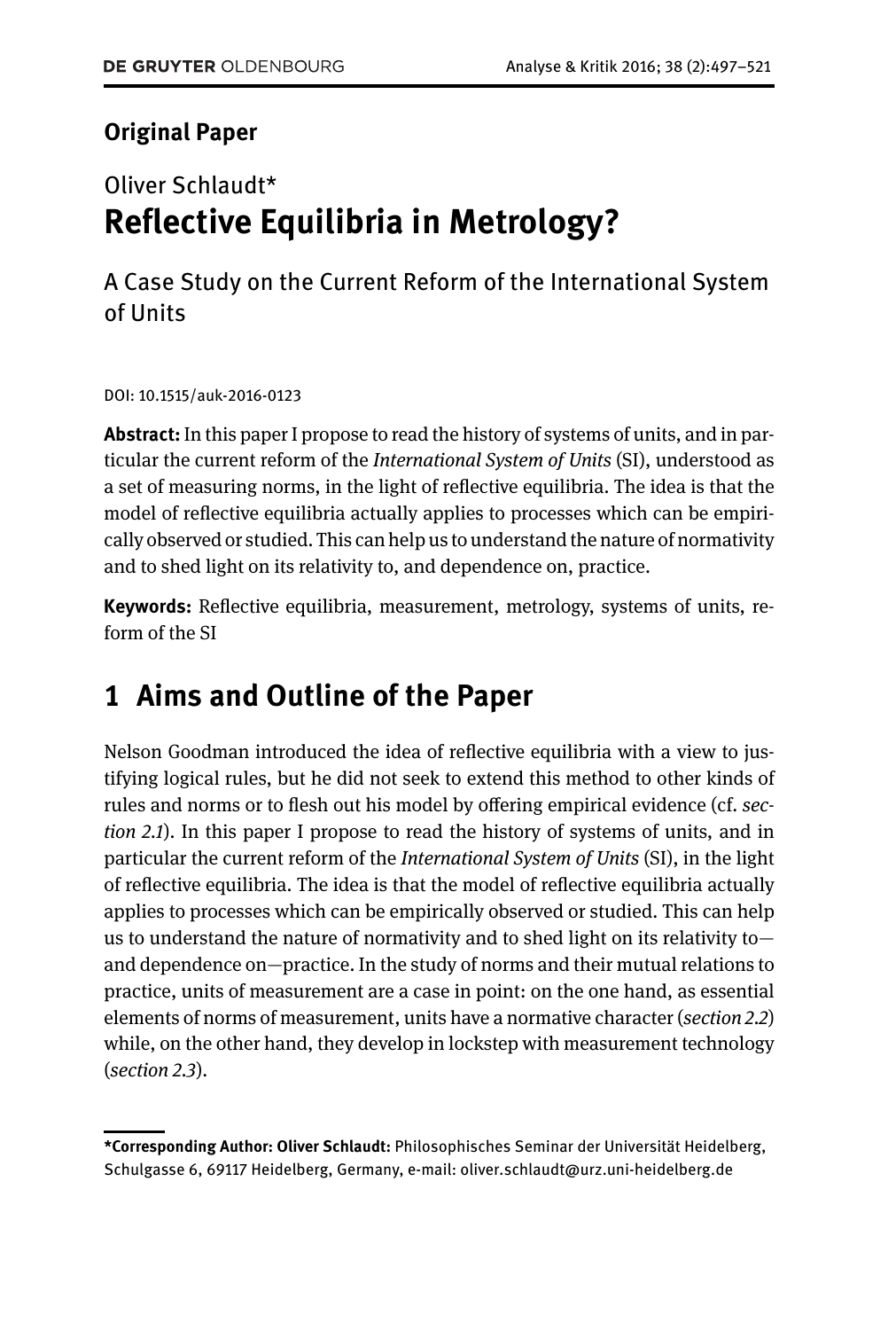The current reform of the SI is easily accessible to empirical investigation because of a well documented discussion among metrologists and scientists. A large part of this discussion is documented in discussion papers, mainly published in *Metrologia*, the official scientific journal of the *Bureau international des poids et mesures (BIPM)*, and in various official reports of the same institution. The study of these texts is facilitated by a small but highly original literature on the sociology of metrology, highlighting important mechanisms and typical patterns.<sup>1</sup> Unlike sociological approaches, however, I am not interested in the range of social factors involved including, in particular, institutional patterns of decision making (the decision process regarding the SI runs through a complicated structure of National Metrology Institutes (NMIs) which are organized in the *Bureau international*, involving various working groups and advisory boards, first and foremost the *Comité international des poids et mesures (CIPM)*, which is elected by the *Conférence générale des poids et mesures (CGPM)* and acts as the scientific committee of the BIPM)[.²](#page-1-1) In applying the model of reflective equilibria, it is solely practicerelated constraints which shape the new units and which are quoted as justifications for them that are of interest. My aim is thus to identify practice-related constraints in the literature on the New SI. The most important factor, of course, will be technology and precision measurement. But in the debate on the current reform, other practice-related factors besides technology crop up additionally: theory building, teaching, legislative processes, commerce and industrial production. Their study offers insights into the micro-dynamics of the evolution of norms and its dependence on practice.

In *section 2*, I provide the conceptual framework for this study, introducing in particular the idea of reflective equilibria. I briefly explain how units are defined and also highlight the reasons for the current reform of the SI as stated in the literature. In *section 3* I identify typical patterns in the debate on the New SI in order to generate an overall view of the literature. I will propose two classifications, based on the different positions and the different roles metrologists and scientists adopt in their discussion papers: they can be either 'boosters', 'brakemen' or 'heretics' with regard to the reform, while in the course of debate, especially on the principles according to which a reformed SI should be designed, they can adopt the roles of 'rule users', 'rule explicators' or 'meta-ethicists' discussing second-order

<span id="page-1-0"></span>**<sup>1</sup>** Classical texts include Kula 1986; O'Connel 1993; Mallard 1998; and Schaffer 1992–1997. My paper also owes much to the round table "Sociology of metrological knowledge" which I coorganized with Nadine de Courtenay at the *Dimensions of Measurement* conference in March 2013 at Bielefeld. Speakers were François Hochereau (Paris), Alexandre Mallard (Paris), Simon Schaffer (Cambridge, UK) and Hector Vera (Mexico City).

<span id="page-1-1"></span>**<sup>2</sup>** Quinn and Kovalevsky 2005, 2311, provide an organizational scheme.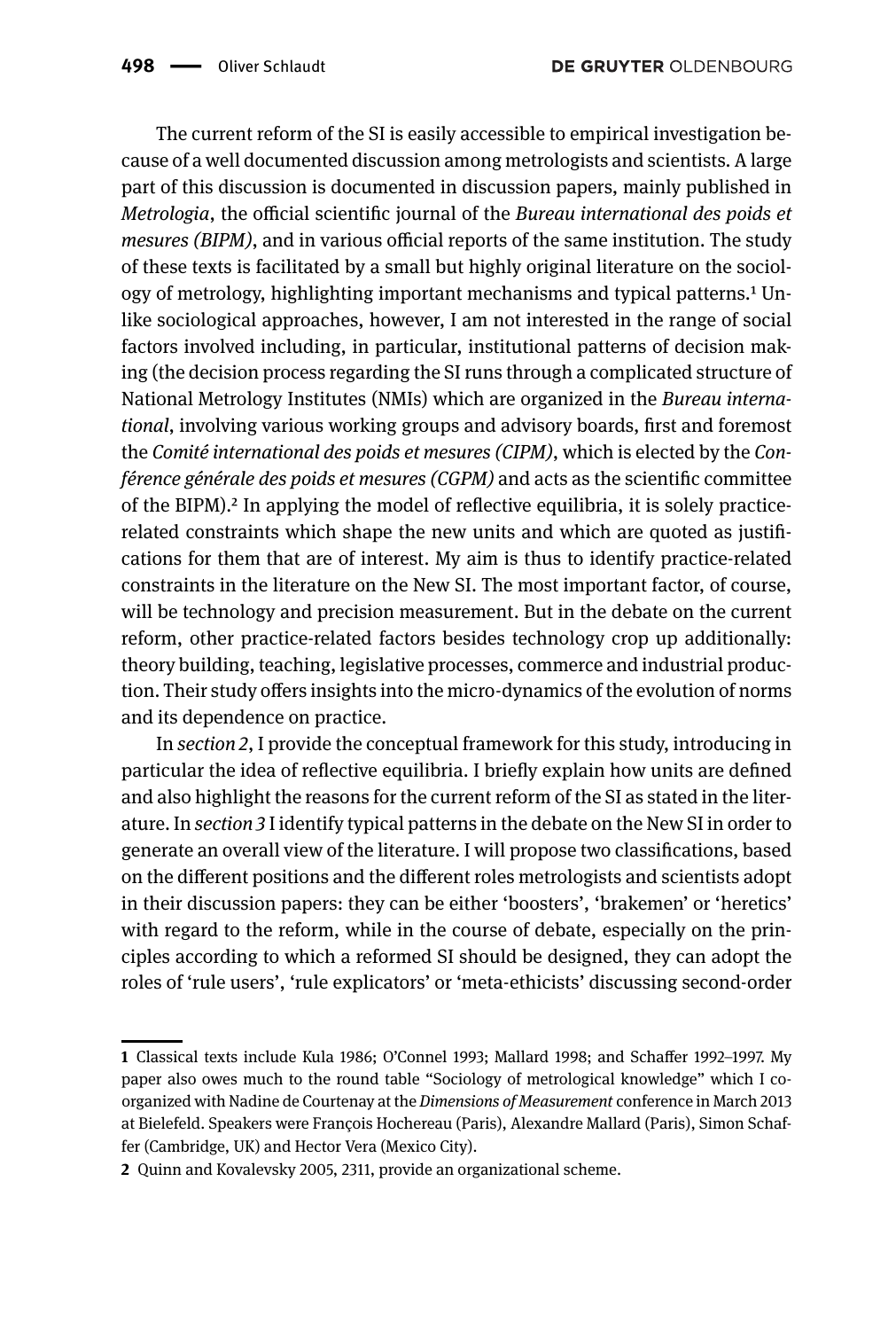rules. Finally, in *section 4* I derive and classify the practical (epistemic and nonepistemic) constraints to which the reform of the SI is subject. It is here that it becomes possible to identify the ingredients of a reflective equilibrium, i.e. the revision of general rules in the light of practice and, *vice versa*, the revision of practice in the light of general rules. In particular I will show that the 'maturity' of a technology, as discussed by metrologists, can be understood as a criterion for the technology's 'normative force' in the sense of its capacity to influence a reflective equilibrium.

# **2 The Background: The Conceptual Framework and the Historical Case**

#### **2.1 Reflective Equilibria and the Justification of Norms**

Nelson Goodman introduced the idea (though not the name) of reflective equilibria with a view—as we read it—to formulating a pragmatic justification of norms. He thus achieved a balance between an 'idealistic' stance on the one hand—one that regards norms as elements of an autonomous and self-sufficient discourse and a 'positivist' approach on the other, that identifies normative and actual validity. According to Goodman, a deduction in logic is justified "by showing that it conforms to the general rules of deductive inference", and these rules are in turn justified "by their conformity with accepted deductive practice". That is:

"A rule is amended if it yields an inference we are unwilling to accept; an inference is rejected if it violates a rule we are unwilling to amend. The process of justification is the delicate one of making mutual adjustments between rules and accepted inferences; and in the agreement lies the only justification needed for either." (Goodman 1983, 63)

The equilibrium thus exists—after a process of mutual adjustment—between general inference rules on the one hand ('top level') and particular inferences to be covered by these rules on the other ('bottom level'). The top level is formal, consisting in a systematic codification of rules. The bottom level is informal and consists in a pre-systematic but reliable (or 'mature') practice ('mature' is the term we find in the metrological literature). The idea is that the mechanism of mutual adjustment allows us to base the justification of norms on the actual validity of an underlying practice without, however, reducing ideal validity to factual validity.

Goodman introduced this idea for the case of deductive inferences and with a view to solving what he called "the new riddle of induction", i.e. justifying rules of inductive inference. But he neither sought to extend this approach to other kinds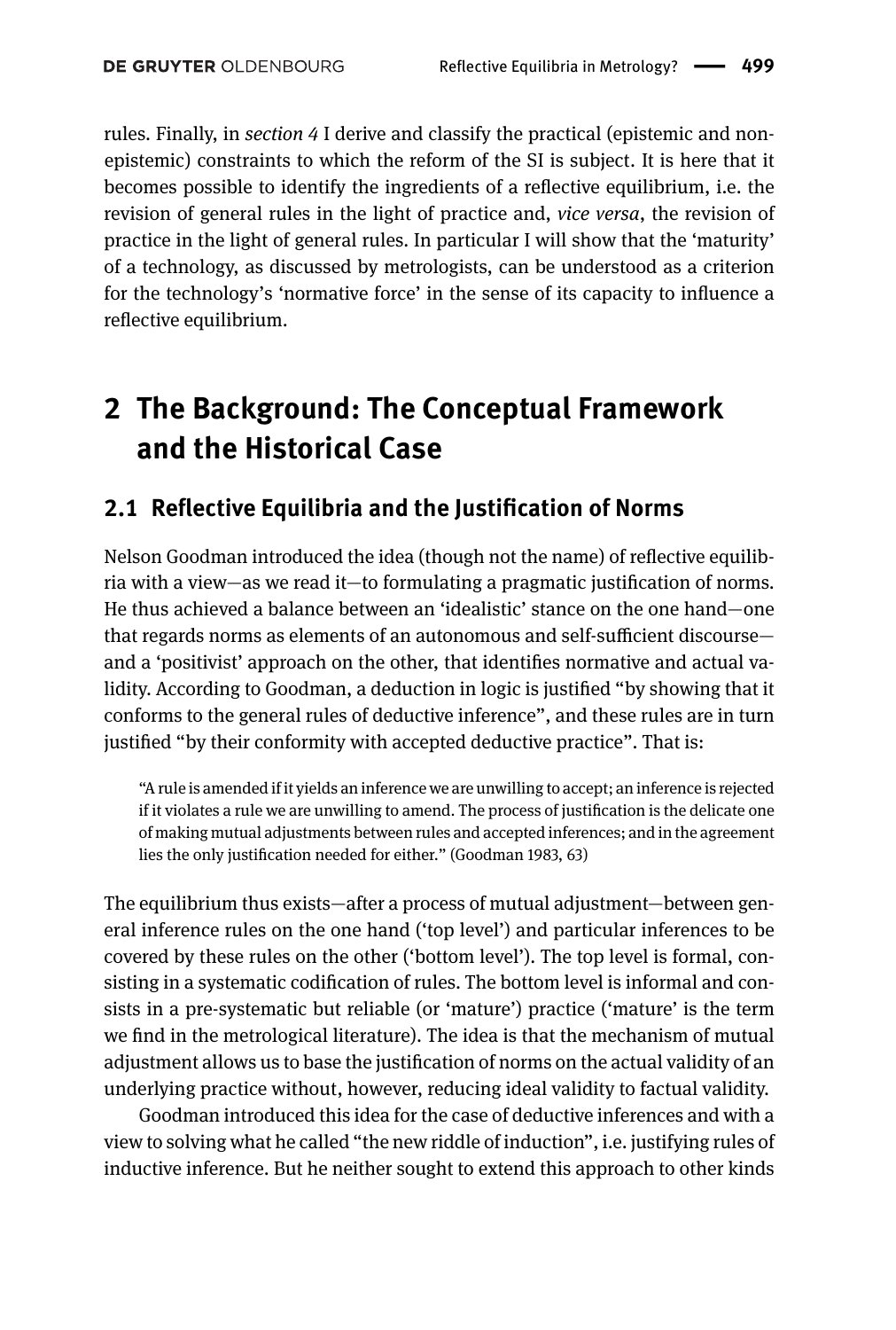of rules beyond logic nor did he attempt to flesh out his model by offering empirical evidence, e.g. by mapping it onto historical developments of logic. The former was done by John Rawls, whose *Theory of Justice* can be read as an attempt to establish moral principles by bringing them into a reflective equilibrium with "considered (moral) judgements" (1977). It was also Rawls who coined the term 'reflective equilibria'. Susanne Hahn (2000) attempted to fill the second gap by analysing reactions to the paradoxes of set theory in terms of readjustments between normative principles and established practices of deductive reasoning. The study I propose in this paper goes in the same direction: I propose to read the history of systems of units—and in particular the current reform of the *International System of Units* (SI)—in the light of reflective equilibria.

### **2.2 Units of Measurement as Epistemic Norms**

Units serve as common references which render measurement results comparable and communicable. Moreover, coherent systems of units make it possible to establish mathematical equations and thus to apply analytical tools from higher mathematics[.³](#page-3-0)Units can be given in two different forms: as a material prototype or as an abstract definition linking the unit to an individual in nature (e.g. the earth) or a natural phenomenon (a chemical element, a natural constant... ). Such an abstract definition must be complemented by a '*mise en pratique*' explaining how the unit can be realized in a concrete experimental setup:

Def. 1: a unit is given by: (1) a specified prototype, kept at a certain place and under specified conditions in order to allow for a certain precision; (2) an abstract definition plus a technological mise en pratique assumed to provide a certain precision.

It should be stressed that, accordingly, units are not abstract entities to be materialized in empirical objects. As it stands, 'the' kilogram is a material individual stored in the strongroom of the BIPM near Paris, and the word 'kilogram', as figuring in the measurement rule of mass, is the proper name of this individual. What is called 'a' kilogramm (e.g. in a set of weights for a mechanical balance) is not an *instantiation* but a *copy* of 'the' kilogram to which it is linked by a so called traceability chain.

<span id="page-3-0"></span>**<sup>3</sup>** The fact that the use of equations and analytical tools depends on a coherent system of units is not well known; on this topic, cf. de Courtenay 2015.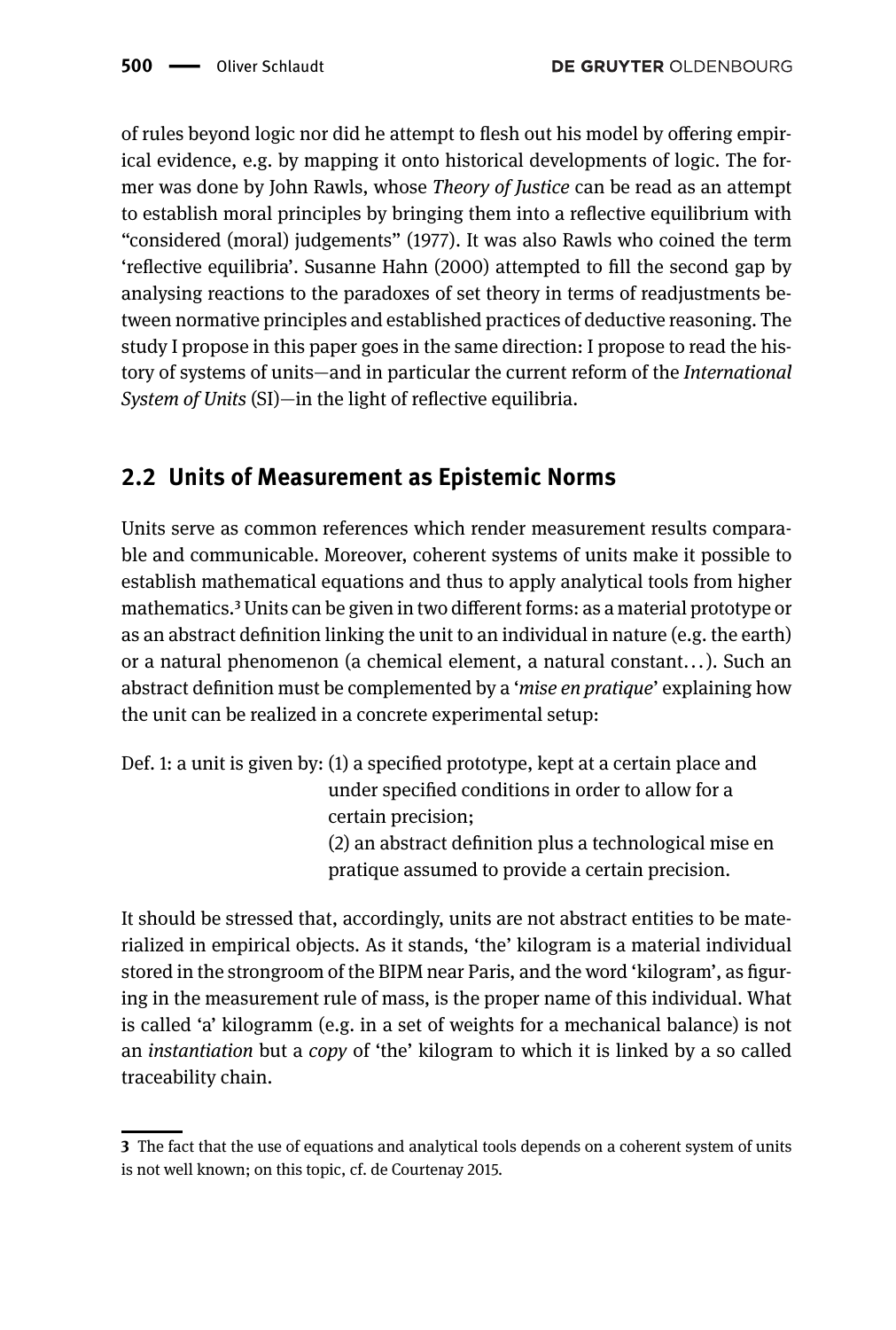'Systems of units' consist of a set of base units and some units of derived quantities which are established as derived units, e.g. kilometres per hour for velocity. Such a system is 'coherent' if the values of the derived units are additionally fixed in such a way that exactly the *same* relations hold between the quantities and between their measured values (meters per second for velocity, if the latter is defined by the quantity equation *v=dr/dt*, but not kilometres per hour which involves an additional numerical factor of 3.6—cf. JCGM 2012, 8). Coherent systems of units thus enable the "double interpretation" of physical equations, i.e. as relations between quantities and relations between their values, as established by James Clerk Maxwell in the 1870s.

In order to fulfil their function as a common reference, the units must be stable in time: that is, depending on the type of definition, the prototype must be kept stable in time or the abstract unit must be identically realizable at different moments – within a given precision.

As such, units are essential elements of norms governing a special practice, measurement, for all measurement results are to be expressed in 'conventionally' fixed and collectively shared units of measurement. In countries which adopted the metric system, the kilogram, for example, is not only commonly used to express weight, its use is *obligatory* in science and trade[.⁴](#page-4-0) The norm is, in a general form:

Def. 2: Measuring norm Mn<sub>i</sub>: Measurements of quantities of the kind i shall refer to unit u*<sup>i</sup>* and shall be expressed as a (rational) (sub)multiple of  $\mathsf{u}_i$  (plus an estimation of the measurement uncertainty). $^5$ 

Since each unit unambiguously individuates a measuring norm, we can—elliptically, for sure, but without risk of confusion—call the units themselves measurement norms.

More specifically, we can call units of measurement 'epistemic' norms insofar as the practice they govern has as its aim the production of knowledge (in the case of measurement, for example, to create intersubjectivity and enable communica-

<span id="page-4-0"></span>**<sup>4</sup>** For Germany, see the*Gesetz über die Einheiten im Messwesen und die Zeitbestimmung* from 1969 and *Ausführungsverordnung zum Gesetz über die Einheiten im Messwesen und die Zeitbestimmung* from 1985, both in *Bundesgesetzblatt I*.

<span id="page-4-1"></span>**<sup>5</sup>** This definition rests on what has been called the 'classical' view of measurement, i.e. measurement as the numerical determination of a ratio of quantities, as opposed to the 'representational' view which defines measurement as assigning numbers to objects according to rules (cf. Michell 1993). Whereas the latter is designed in order to allow for a formal theory of measurement and a theory of scales, the former has the advantage of being closer to experimental practice (cf. Schlaudt 2009, chapter 11).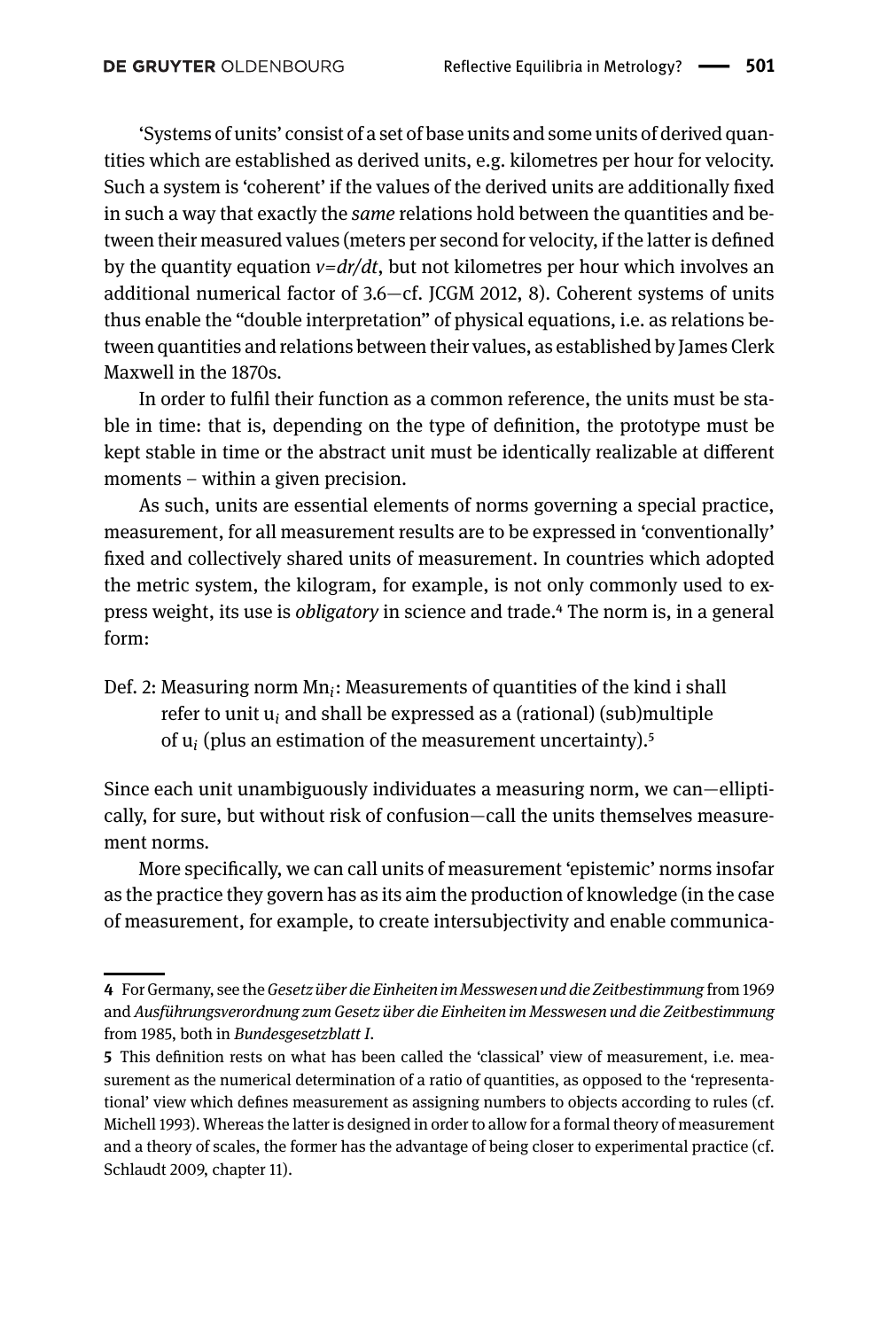tion). Epistemic norms join logical, aesthetic and the most familiar ethical norms. Examples of epistemic norms include all forms of standardized routines in epistemic practices, but also norms of concept formation and theory building. Norms of theory choice are often addressed in contemporary philosophy of science as 'values'.

Knowledge is generally classified as 'theory' as opposed to 'practice' (in the sense either of applied knowledge or of 'blind' practice, bricolage). Note that, regardless of this 'theoretical' character of knowledge, epistemic norms are still 'practical' norms, i.e. they govern operations in space and time. In the case of measurement these operations are partly verbal, but also—and necessarily partly non-verbal. Regarding epistemic norms as practical norms merely entails acknowledging that empirical knowledge arises from practical, norm-governed operations (intellectual or manual, logico-mathematical or experimental). In this sense the theoretical is a part of, or superposes, but in any case is not opposed to, the practical.

To speak of theory and practice might thus be misleading in the present context, and so I seek to use a less ambiguous vocabulary. We are concerned with *norms* governing *actions* or *operations*. Among the operations we can generally distinguish between *logical* and *non-logical* ones, the latter being understood as operations in space and time. We are concerned only with the latter. Of these, we can distinguish again between *symbolic (verbal, graphic, and so forth)* and *nonsymbolic* ones on the one hand and between *epistemic* and *non-epistemic* ones (i.e. related or not related to knowledge production) on the other. Establishing an equilibrium on a pair of scales is an epistemic non-symbolic operation. Writing down the result is an epistemic symbolic operation. And expressing regret that the scales are imprecise is a symbolic (verbal) non-epistemic action<sup>6</sup>. Putting the scales back in their case is a non-symbolic and non-epistemic operation (though perhaps part of the local measurement routine). The terms 'practical' and 'theoretical' do not properly capture these distinctions because they refer ambiguously to all three of them: 'theoretical' can mean at once logical, symbolic, and epistemic, while 'practical', conversely, can mean non-logical, non-symbolic, and non-epistemic. I will thus avoid using these terms.

In the present paper we are concerned first and foremost with the non-logical and non-symbolic aspect of measurement—measurement as an empirical and material operation[.⁷](#page-5-1) This aspect can be divided into epistemic and non-epistemic fac-

<span id="page-5-0"></span>**<sup>6</sup>** The emphasis here is on 'regret' as opposed to, say, 'claim'.

<span id="page-5-1"></span>**<sup>7</sup>** This is the reason why, in Def. 2, I adopted the classical definition of measurement. The representational view takes measurement as a purely logical operation, the 'assignment of numbers to objects'.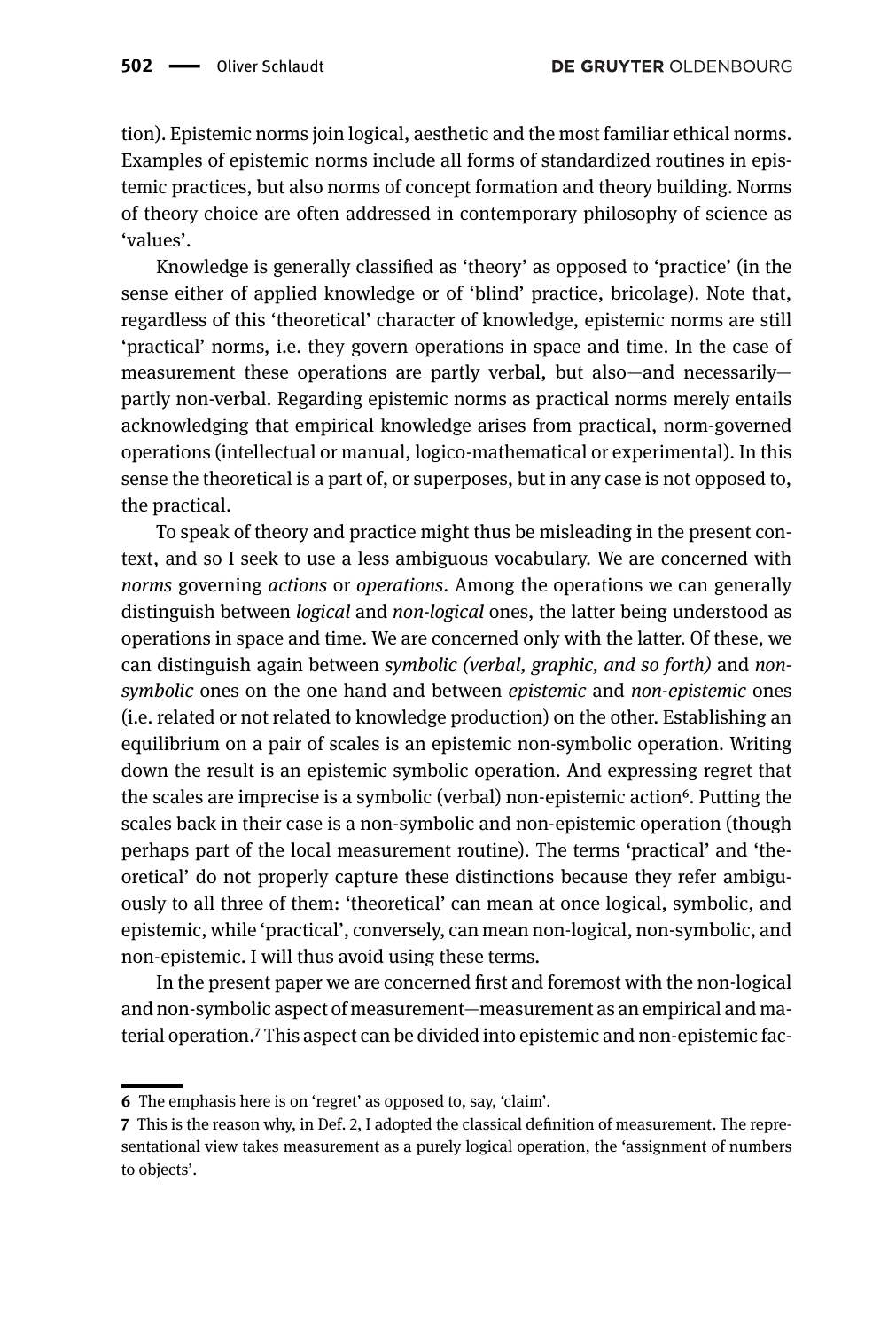tors, and both actually contribute to shaping the units: for epistemic reasons the unit of length must be stable, but it is for non-epistemic ('purely practical') reasons that we use the meter and not the light year when measuring distances on the scale of everyday life. Thus among the epistemically 'admissible' units there are still those that are more and those that are less practicable. The choice of units is shaped but not determined by epistemic questions and is thus conventional without being arbitrary. (Hence the quotation marks around 'conventionally' above.)<sup>8</sup>

#### **2.3 Historical Evolution of Norms: The Case of the SI**

Units of measurement also clearly evolve historically in lockstep with advancements in the measurement techniques they govern. Measurement techniques progress in terms of their scope as well as their precision within a given domain (where both features surely interconnect), and these developments make necessary revisions of the units. The reason for this is clear: measuring consists in empirically determining the numerical ratio which holds between two quantities  $q_1$  and  $q_2$  (according to the definition of measurement assumed in Def. 2). In a standardized measurement, a standardized unit u is chosen for  $q_2$ , i.e.  $q_1$ is expressed as a multiple (or submultiple) of u. When the method adopted to determine the numerical ratio allows for precision  $\bm{{\mathsf{p}}}_1$  (say 10 $^{-6}$ ), but the material instantiation of unit u is known or suspected to vary within limits  $p_2>p_1$  (say 10−5 ), the choice of the unit reduces the precision of the overall result and thus drops behind the experimental potentialities. It *underachieves* in a normative sense (to summarize my thesis).

A dependence of the evolution of units on technological progress has already been observed on the large scale, though it was not stated in terms of reflective equilibria (Vera 2015). This dependence can be observed in the metric system (1799) and also in the *International System of Units* (SI 1960). The SI is a (coherent) system of seven well-defined base units which many states have adopted as legal and obligatory for civil and commercial matters.<sup>9</sup> Some of the base units have already undergone several changes in definition in order to keep up with

<span id="page-6-0"></span>**<sup>8</sup>** I use 'convention' not in the sense of a Lewisian convention in game theory, but to designate, as in conventionalism, an element which is underdetermined by the relevant factors and which can thus be regarded as if it were settled by decision and by a choice from alternatives.

<span id="page-6-1"></span>**<sup>9</sup>** In his sociological studies Hector Vera (2007a; 2007b; 2015) offers some interesting information regarding mechanisms involved in the spread of the metric system, especially for the case of Mexico. Besides purely political and institutional dimensions, Vera also highlights a number of underlying material and practical aspects such as availability of instruments and teaching. As a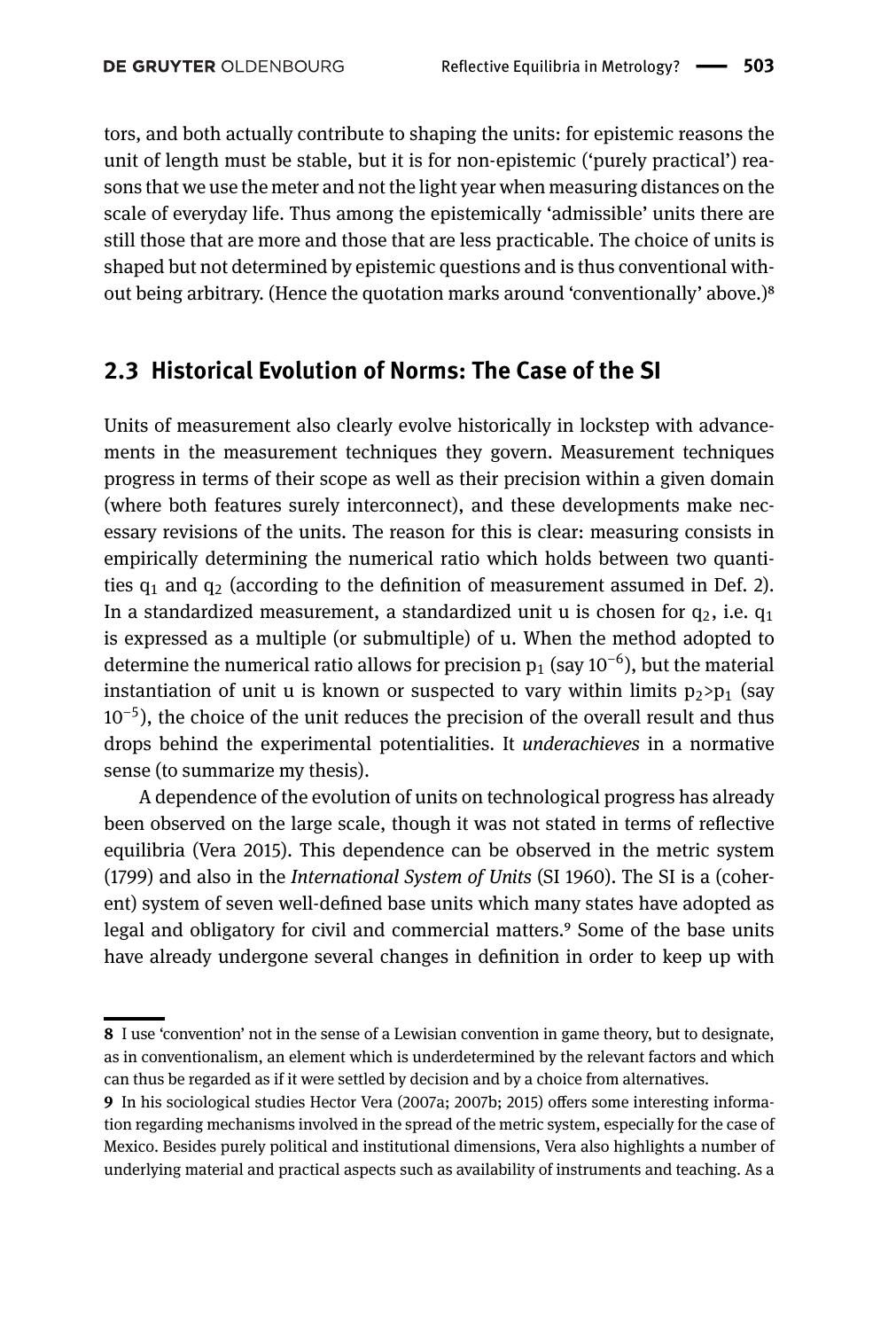the precision requirements of research and industrial production. Until 1977, the second was linked first to the mean solar day, i.e. to the rotation of the earth around its axis, then to the tropical year (or, more precisely, to the "tropical year for 1900 January 0 at twelve hours of ephemeris time"), i.e. to the movement of the earth around the sun. Since 1977, the second is realized by a caesium atomic standard and is defined as a "the duration of 9 192 631 770 periods of the radiation corresponding to the transition between the two hyperfine levels of the ground state of the caesium 133 atom" (CGPM 1967/68, Resolution 1). The metre, originally defined by an artefact, was first linked to the wavelength of a given type of radiation, similar to the second, but was then coupled to the second via the speed of light. Since 1983 the metre has thus been "the length of the path travelled by light in vacuum during a time interval of 1/299 792 458 of a second" (CGPM 1983, Resolution 1). The driving force behind these changes was an increase in precision and a more refined theoretical understanding of the underlying processes which limited the precision of the previous standards (cf. Mills et al. 2011, 3908, and Himbert 2009, 32–33).

#### **2.4 Our Case: The New SI and Its Technological Foundations**

Today, the kilogram is the last unit defined by a prototype, kept in the triple-locked strongroom of the BIPM,<sup>10</sup> the "*kilogramme des Archives*". It is a platinum cylinder standard created in the 1790s and was replaced in 1889 by a platinum-iridium standard, the "*International Prototype Kilogram (k)*". There are six other official working copies stored at the BIPM (the so-called "témoins", "witnesses") as well as various national prototype copies at the NMIs, which also possess standards of multiples and submultiples of the kilogram between 1 mg and 50 tons (Kovalevsky and Quinn 2004, 804; Schwitz et al. 2004, 882). Since 1889, three verifications of the standards, e.g. comparisons between k and its national copies, have been conducted. The result of this—a continuous drift between the standards which exceeds today's demands for precision—is one of the main reasons for the current revision of the SI (cf. below, *section 4.2*). The mismatch between the prototype definition of the kilogram and contemporary technology is depicted in striking terms even by a critic of the reform:

general framework we might mention the work of Brennan et al. 2013, ch. 5, who provide a useful classification of such patterns.

<span id="page-7-0"></span>**<sup>10</sup>** The three keys are in possession of the director of the BIPM, the director of the *Archives nationales*, and of the president of the CIPM. Cf. e.g. the report of the 1999 visit of the prototype in *Conférence générale des poids et mesures*, 21e session (octobre 1999), BIPM 1999, 129–30.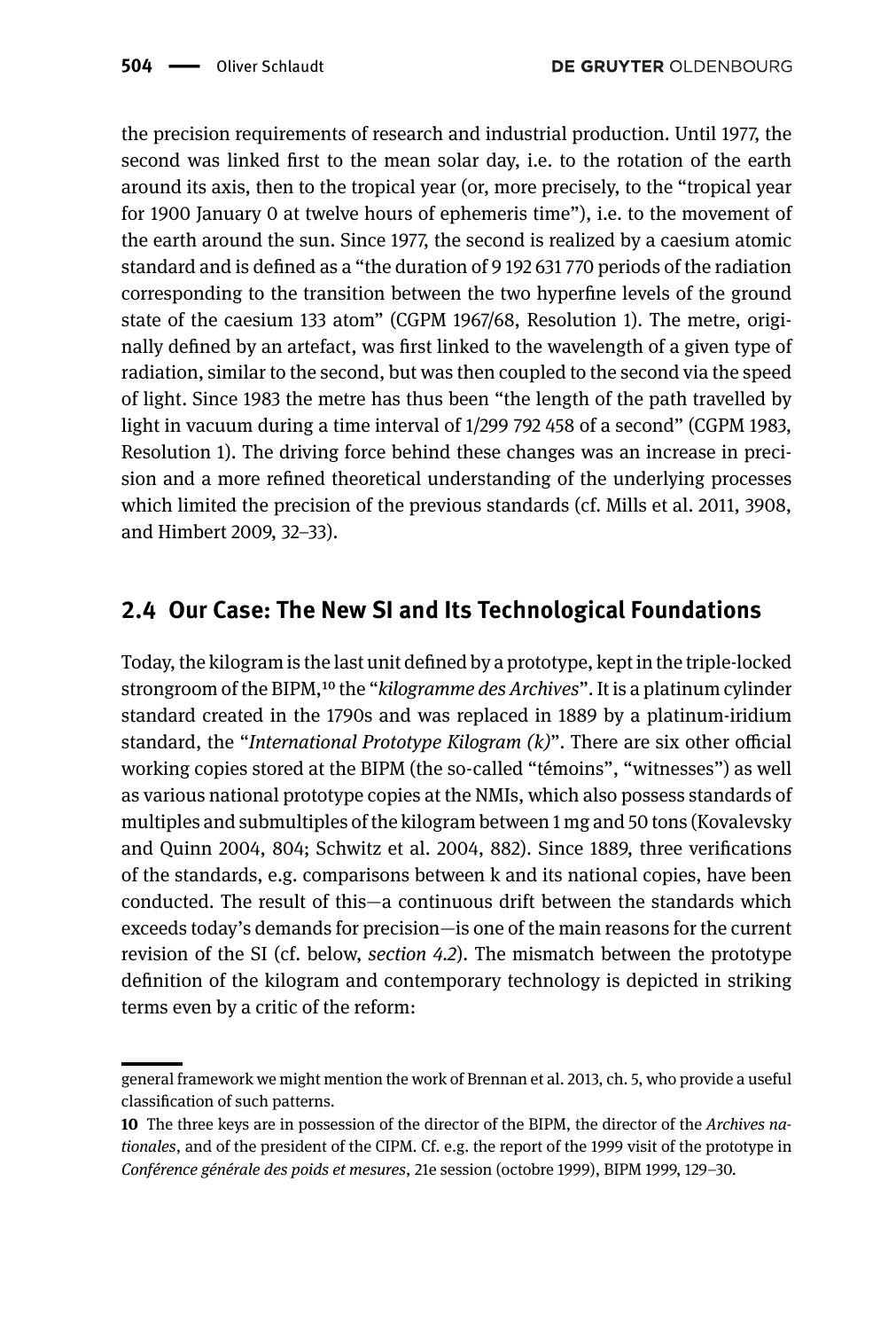"Physicists are now able to pick up and move a single atom. The required cleaning of Le Grand K [the kilogram prototype] removes trillions of atoms of platinum and iridium, and deposits trillions of atoms from the solvents and gloves used in the cleaning." (Hill 2012)

The aim of the current reform of the SI, however, is not only to redefine the kilogram but to rethink the entire system in order to achieve a satisfying theoretical coherence within it and with contemporary physical theory. The definition of the metre is a model for the new definitions. It contains a constant of nature, the speed of light, and can thus also be restated by saying that the metre is the length such that, expressed in metres per second, the speed of light has the exact numerical value of 299 792 458. This is the so-called "explicit constant" formulation, linking the units to constants whose value is no longer experimentally established but conventionally 'frozen'. The idea is to link all of the units encompassed by the system to constants of nature. Note that, in the process of doing so, the uncertainty that has hitherto accompanied our best empirical values of the constants is transferred to the material realizations of the units (henceforth defined in an abstract manner plus a *mise en pratique*). Efforts to link the kilogram to a fundamental constant were undertaken as early as the 1990s (Quinn 1996, 83; 2000, 94). The redefinition of the kilogram began to be more vigorously debated around 2004 (Schwitz et al. 2004; Mills et al. 2005). A corresponding "Draft Chapter 2 for SI Brochure, following redefinitions of the base units", signed by the president of the Consultative Committee for Units (CCU), has circulated since 2010, though it was not until 2011 that the CCPM adopted a resolution "Sur l'éventuelle révision à venir du Système international d'unités, le SI".<sup>11</sup>

The thesis that norms and their revisions depend on technological change can easily be confirmed for the current reform of the SI. Generally speaking, the intended reform depends on new experimental setups linking quantum effects to observable phenomena at the laboratory scale (Quantum Hall Effect, Josephson Effect, spectroscopy etc., cf. Piquemal/Jeckelmann 2009). With regard to the kilogram, two propositions for a redefinition are in competition with one another: linking the kilogram to the Avogadro constant  $N_A$  or to the Planck constant *h*. Both definitions entail a different *mise en pratique*, namely, the Avogadro project and the Watt balance respectively (for a description of these, cf. Stock 2011; Becker/Bettin 2011). Note that these experiments fulfil a twofold function: first, they serve as a measurement device for the respective constants of nature, N*<sup>A</sup>* and *h*. Then, once the numerical value of one of the constants is frozen by definition, the same experimental setup serves to realize the new kilogram. Measurement devices and the technology of the *mise en pratique* are thus one and the

<span id="page-8-0"></span>**<sup>11</sup>** Comptes rendus de la 24e CGPM 2011, 2013, 212.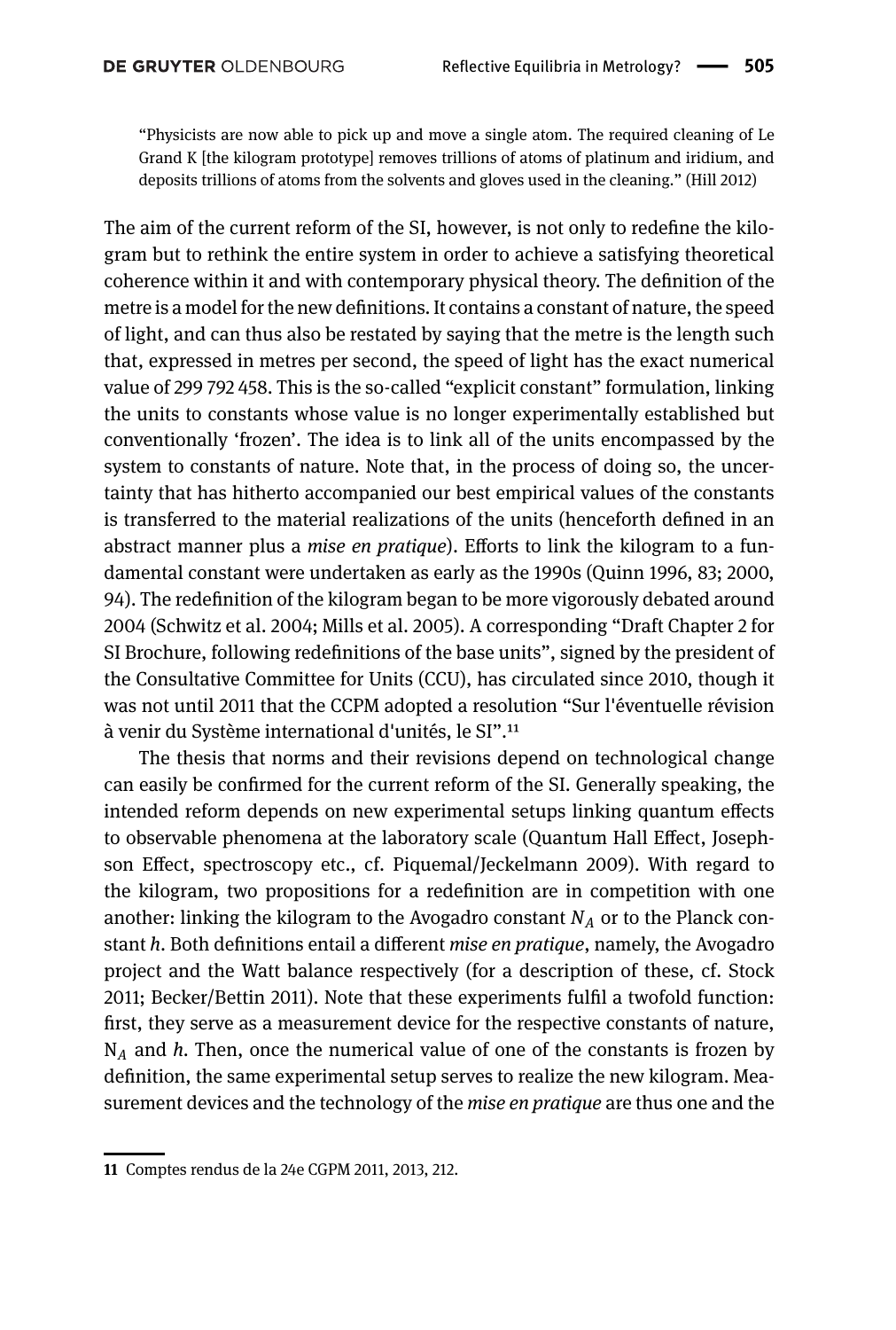same thing.<sup>12</sup> As we will see in more detail below (*section 4.2*), this technology plays the role of the bottom level of a reflective equilibrium and, as such, is a key to understanding the emergence of the New SI. At present, the competing ways of redefining the kilogram yield incoherent values. For that reason, at end of 2014 the reform of the SI was deferred to  $2018$ <sup>13</sup>

#### **2.5 Rough Application**

*Prima facie* systems of units of measurement are a good candidate for reflective equilibria. The latter can be regarded as a model of dynamic mutual dependence between the practices and norms governing such systems, with normative force being ascribed to the underlying practice. The official (systems of) units—defined by abstract definitions or with reference to an artefact (e.g. the kilogram)—play the role of the (systems of) general rules (top level), while individual measurements constitute the underlying practice (bottom level). A measurement yields a valid result and can be regarded as a valid expression of a quantity (*with a certain degree of precision*) if—other material conditions being assumed met—it is carried out 'according to the rule', i.e. with a valid copy or realization of the official unit. (Note that precision of measurement, unlike validity of deductive inference, comes in degrees. That is why, unlike Goodman, we have included the precision clause in our version of the reflective equilibrium.) The historical dynamics come into play at the bottom level: New technologies and new theoretical insights allow for measurements of greater precision, finally exceeding that of the official unit. Today, measurement of mass is possible with a precision that is greater than that of the official kilogram prototype (constructed in 1889). The unit or general rule thus no longer matches the underlying practice and must be revised and readjusted to it. The current reform of the SI differs from the situation considered by Goodman in that the underlying practice has already been systemized, but the corpus of rules has to be *revised* due to this constant historical development. This is no reason, however, for not expecting to find the process of mutual adjustment described by Goodman.

<span id="page-9-0"></span>**<sup>12</sup>** Cf. Riordan, forthcoming, section 4.

<span id="page-9-1"></span>**<sup>13</sup>** Sur la révision à venir du Système international d'unités, le SI, *Comptes rendus de la 25e CGPM* (2014), null, 2; Roadmap towards the redefinition of the SI in 2018, Richard/Ullrich 2014.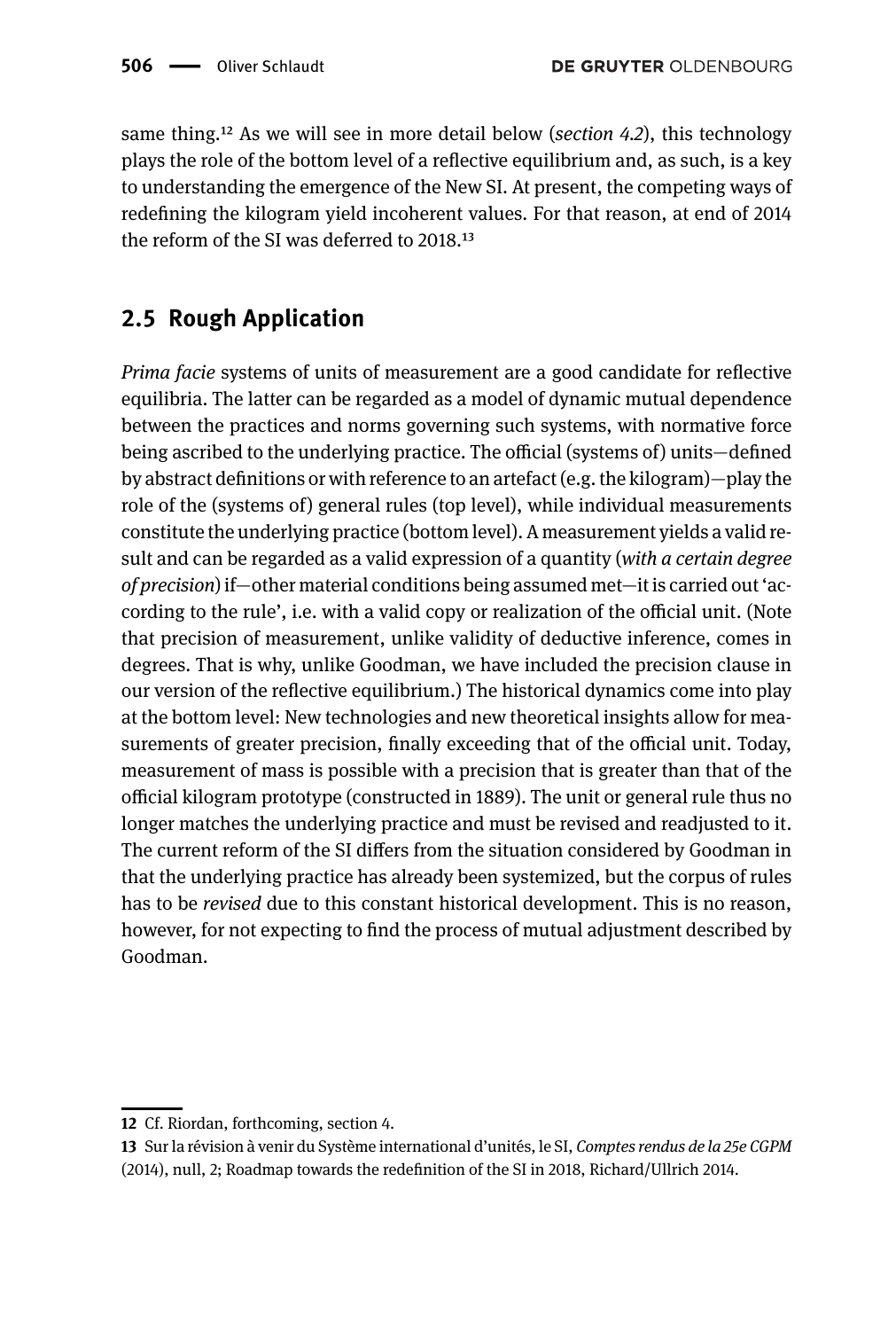## **3 Patterns in the Discussion on the New SI among Scientists and Metrologists**

The SI is a *formal* system of norms in the sense indicated by Brennan et al. (2013, 41–42) because it provides secondary rules for the modification of primary norms. In an informal system without secondary rules, Brennan et al. stress, "changing the content of primary rules will *necessarily* be a slow and tedious process. There, the only way rule change can happen is by some people beginning to accept different primary rules of conduct, and enough other people eventually coming to do likewise" (2013, 108). When there are secondary rules, the discussions preceding decisions taken according to these rules, however, might be quite long too. The people involved have to be convinced and might only slowly begin to accept the necessity of a change and the propositions made for this change. In the case of the New SI, there is a rich and well documented debate of this kind in the literature (consisting mainly of articles published in *Metrologia* between 2004 and 2010). Although I will use this literature primarily to identify various practical constraints shaping the New SI, it is helpful—and interesting in itself—to identify briefly the typical patterns that stand out in this debate. It will be useful to classify the actors according to two sets of categories, related, first, to their attitude towards the reform of the SI and, second, to the role they adopt in the debate vis-à-vis criteria and second-order norms in the construction of systems of units. These two sets of categories constitute a cross-categorization. However, I am not interested in patterns of correlations between the two sets of categories. Instead, each of them will prove useful in its own right. The first set of categories will be important when working out the 'normative dynamics' of the New SI and the second set will be helpful in discussing the literature.

In terms of the first issue, we find in the debate about the New SI 'boosters', 'brakemen', and, as a third category which I would like to add, 'heretics'. These categories resemble the "adopter categories" identified by Everett M. Rogers in his classical work on the diffusion of innovations: innovators, early adopters, early majority, late majority, and laggards (Rogers 1983, 23). The boosters promote the reform as "urgently needed" and simply "logical" (Schwitz et al. 2004); they speak of a "decision whose time has come": there is "no need to wait", the reform should be adopted "without delay", for there is "everything to be gained" (Mills et al. 2005). The brakemen, by contrast, hold the reform to be "not really urgent" (Becker et al. 2006, 11; Gläser et al. 2010, 420) and call for reflection: the reform "should not become an objective in itself" but rather be "based on real and practical experimental results" (Milton et al. 2006). The heretics, finally, organized on the webpage *MetrologyBytes.net*, deplore the fact that "the official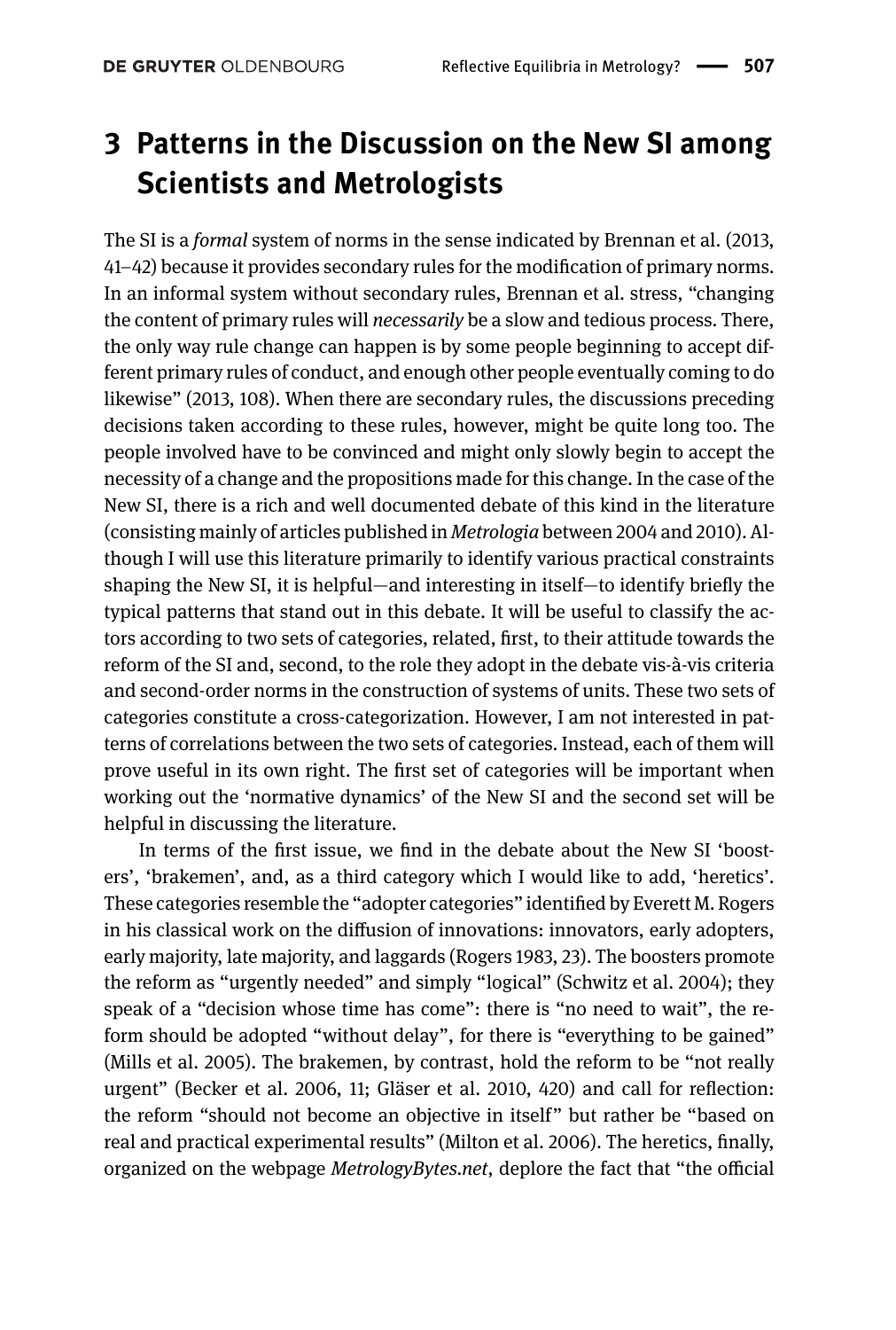committees that decide on the New SI Proposal meet behind closed doors, with observers expressly forbidden, and have refused to answer basic questions about their proposal", and declare that "many researchers feel the [official BIPM journal *Metrologia*] is strongly biased towards the New SI Proposal, and papers critical of the New SI are routinely rejected".<sup>14</sup> Others go further and speak of "censorship" and suppression" by the BIPM. "The new SI is the culmination of decades of development by self-selecting committees in the direction of obfuscation." (Price 2012, 217–218) The rhetoric appears exaggerated, but indeed institutions tend to exclude or even discredit criticism going beyond a certain consensus.<sup>15</sup> Therefore there is no reason to pay less attention to this part of the literature than to the officially recognized publications.

On the second axis we can identify the participants in the debate according to the role and rhetorical strategies they adopt: there are 'rule users' who engage in the debate by putting forward arguments they simply hold to be pertinent, 'rule explicators' who try on a more abstract level to name the implicit criteria and second-order norms in the construction of systems of units (Bordé 2004; Becker et al. 2007) and, finally, 'meta-ethicists' who explicitly raise questions about these criteria, their justification and their relative importance (Milton et al. 2007, Cabiati/Bich 2009). With a view to identifying the practical constraints involved, the last two groups are the most interesting, for these metrologists are engaged, as it were, in a "sociology of themselves", $16$  permitting us to pick up the relevant items directly from their texts.

# **4 Aims of the New SI and Dynamic Factors in Its Development**

### **4.1 Factors Influencing the New SI**

I will now identify the different constraints involved in shaping the New SI. Let me recall that the SI is a system of norms governing *practical* operations (comprising both manual and intellectual aspects) performed with the epistemic aim of knowledge production. In this sense the norms are shaped entirely by prac-

<span id="page-11-0"></span>**<sup>14</sup>** MetrologyBytes.net [27 February 2015].

<span id="page-11-1"></span>**<sup>15</sup>** Foucault described similar mechanisms in 'The life of the infamous' (Foucault 1994, 237 et seqq.).

<span id="page-11-2"></span>**<sup>16</sup>** Expression used by Simon Schaffer in our round table "Sociology of metrological knowledge", cf. note 1.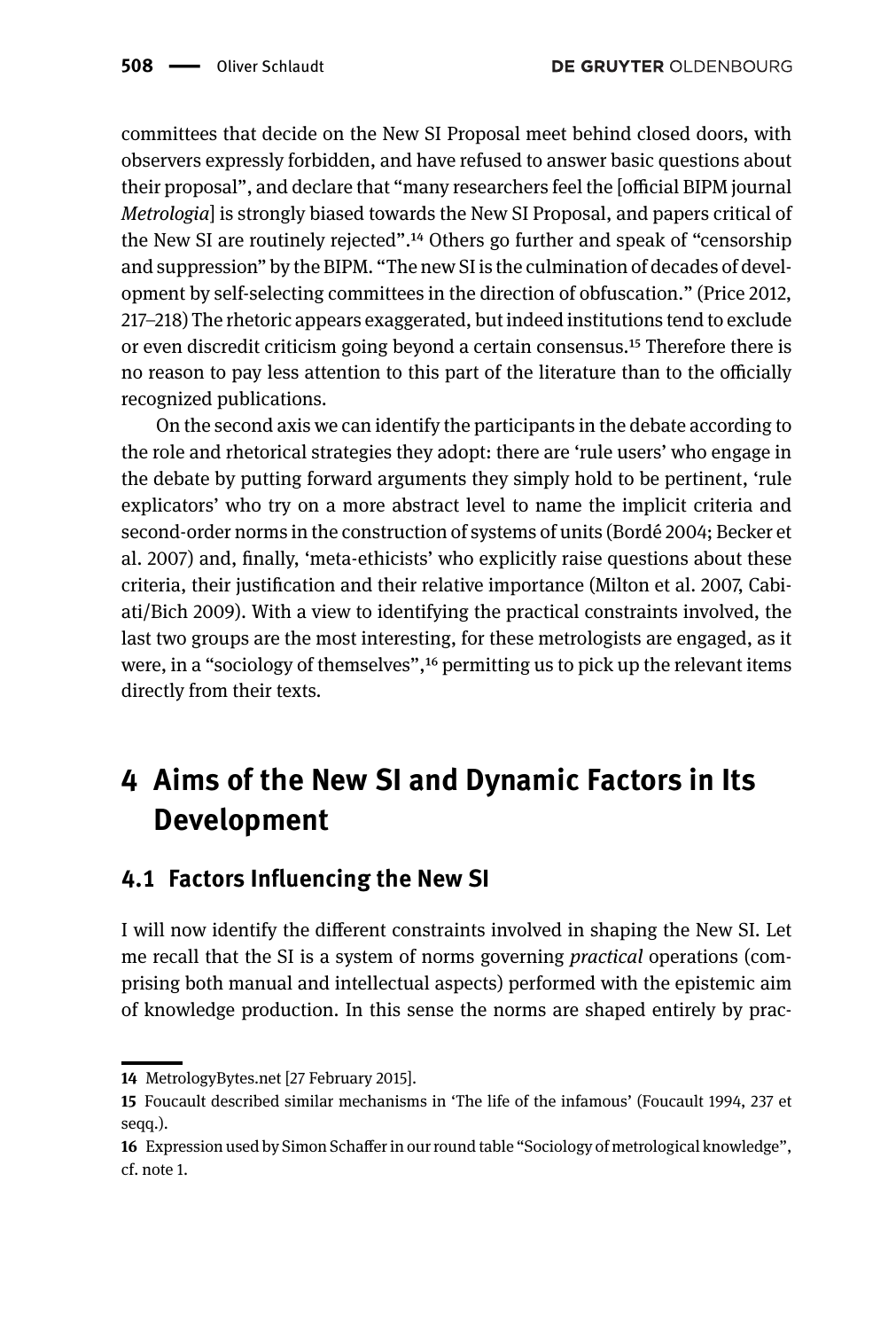tical constraints, including (1) practical constraints of epistemic importance (i.e. inherently related to the aim of knowledge production) and (2) non-epistemic constraints of purely practical importance. It is tempting in a first approximation to distinguish correspondingly between 'internal', i.e. knowledge-related, and 'external', i.e. purely practical, constraints in the construction of the New SI. (We can regard the classification as provisional, for it is not necessarily *a priori* clear whether a practical constraint implied in knowledge production is or is not of inherent importance to knowledge making.) The internal factors are mainly pushing factors, since epistemic deficiencies of the SI are the main reasons for the reform. In the case of the New SI, by contrast, external factors are rather conservative constraints (mainly because of transition costs, cf. Brennan et al. 2013, section 5.3).<sup>17</sup>

Before going into the detail, it should be stressed that the criteria and practical constraints involved do not necessarily harmonize. Conflicts between them are to be expected, and decisions on norms can consist in trade-offs between incompatible features. (For a prototype unit, there is a conflict between stability and accessibility. In the case of the New SI, highly theoretical considerations about uniformity and coherence conflict with considerations about teaching and intuitive grasp.)

#### **4.2 'Internal' Constraints in the Construction of the New SI**

The internal constraints or requirements of systems of units in general, and their specifications in relation to the New SI, can be easily extracted from the literature. They are fully acknowledged as such and explicitly quoted in debates. Surprisingly, the concepts used to denote them seem not to be fully standardized and their use remains somewhat informal, notwithstanding the remarkable preoccupations of metrologists with vocabulary (as documented in the continuing work on the *International Vocabulary of Metrology (VIM)*). A cursory glance at the current literature enables us to identify the following, partially redundant, items: (a) accuracy; stability, constancy, and durability; reproducibility, traceability, and accessibility; (b) coherence, consistency, rationality, and uniformity. The items in the first group are related directly to the role of units in measurement, i.e. to

<span id="page-12-0"></span>**<sup>17</sup>** Timmermans and Epstein only take into account such conservative and external constraints in their theory of standard-setting, which seems to me too poor to grasp the development of metrology. They write: "Depending on the process of standard-setting, standards can imply a lowest common denominator of available options, the power of the strongest party in standardization, a negotiated order among some or all stakeholders, or a confirmation of how things are already done by most parties." (Timmermans/Epstein 2010, 79)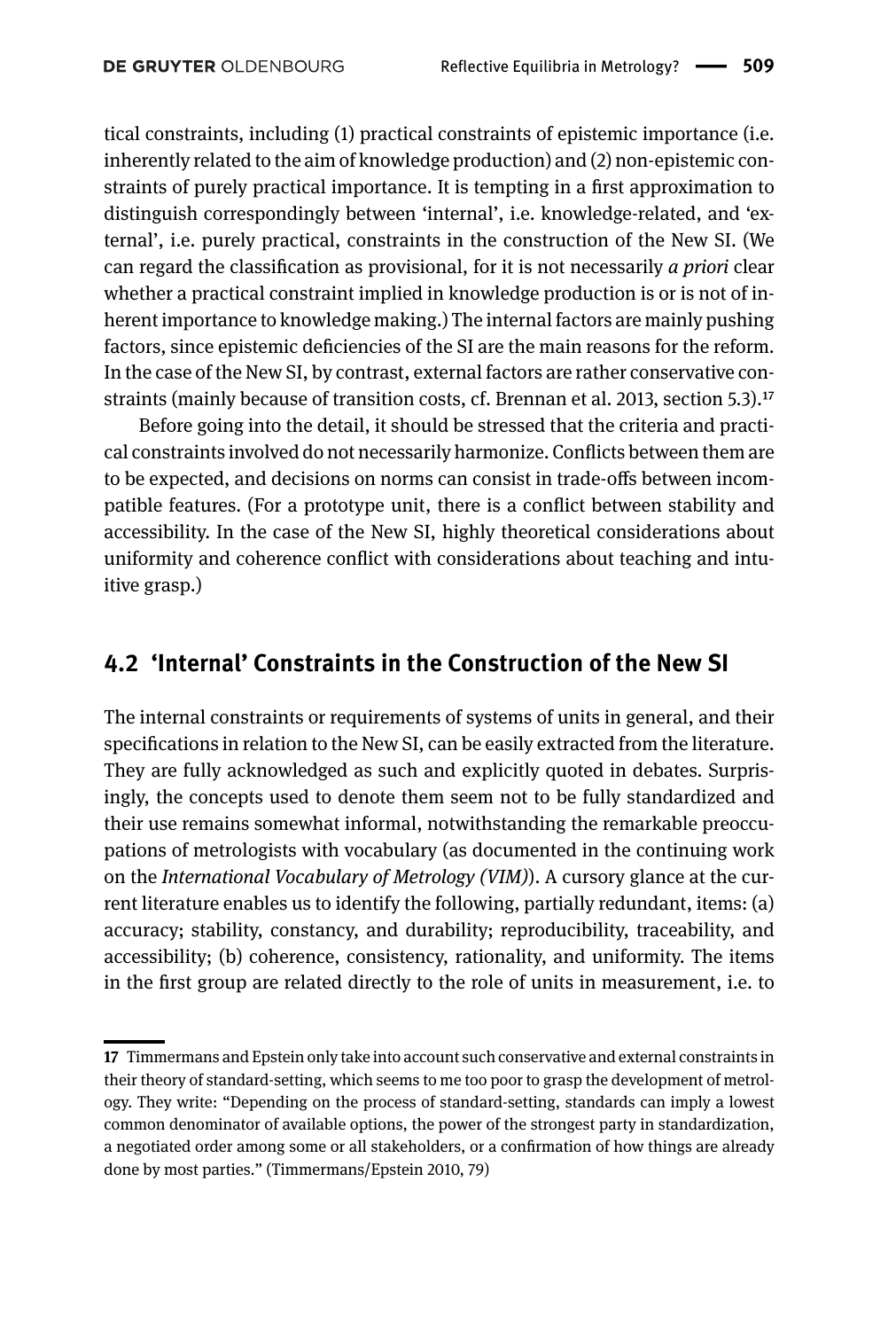the reliability and precision of its results. The items in the second group are concerned with principles for the construction of systems of units out of individual units.

(1) A lack of stability is given as a key reason for pursuing the reform of the SI:

"Measurement standards based upon material artefacts cannot provide the assurance of long-term stability and, indeed, the principal weakness of the SI in this respect is our inability to establish the long-term stability of the kilogram until such time as we will be able to define it in terms of atomic or fundamental physical constants." (Quinn/Kovalevsky 2005, 2314)

(2) Limited accessibility is a direct consequence of efforts to keep the prototype kilogram stable. Stability and accessibility thus are potentially conflicting criteria. A non-prototype-based definition of the units, however, promises in principle to solve this conflict, which is also an argument put forward in favour of the reform. The consequences of the New SI in terms of accessibility, however, have to be judged realistically:

"For example, it is possible for quantum phenomena to provide the basis for extremely accurate and stable definitions of the base units, which are in principle accessible anywhere, but their practical application may be very limited if they can only be realized using highly complex experimentation. [... They] would lead to useful reductions in uncertainty, but provide no significant improvement in accessibility." (Milton 2007, 357)



**Fig. 1.** The International Prototype of the Kilogram, or: An allegory of conflicting norms. The Kilogram has to be stable (protection by the bell jars) and accessible (the grip tongs). Reproduced by permission of the BIPM. All rights reserved.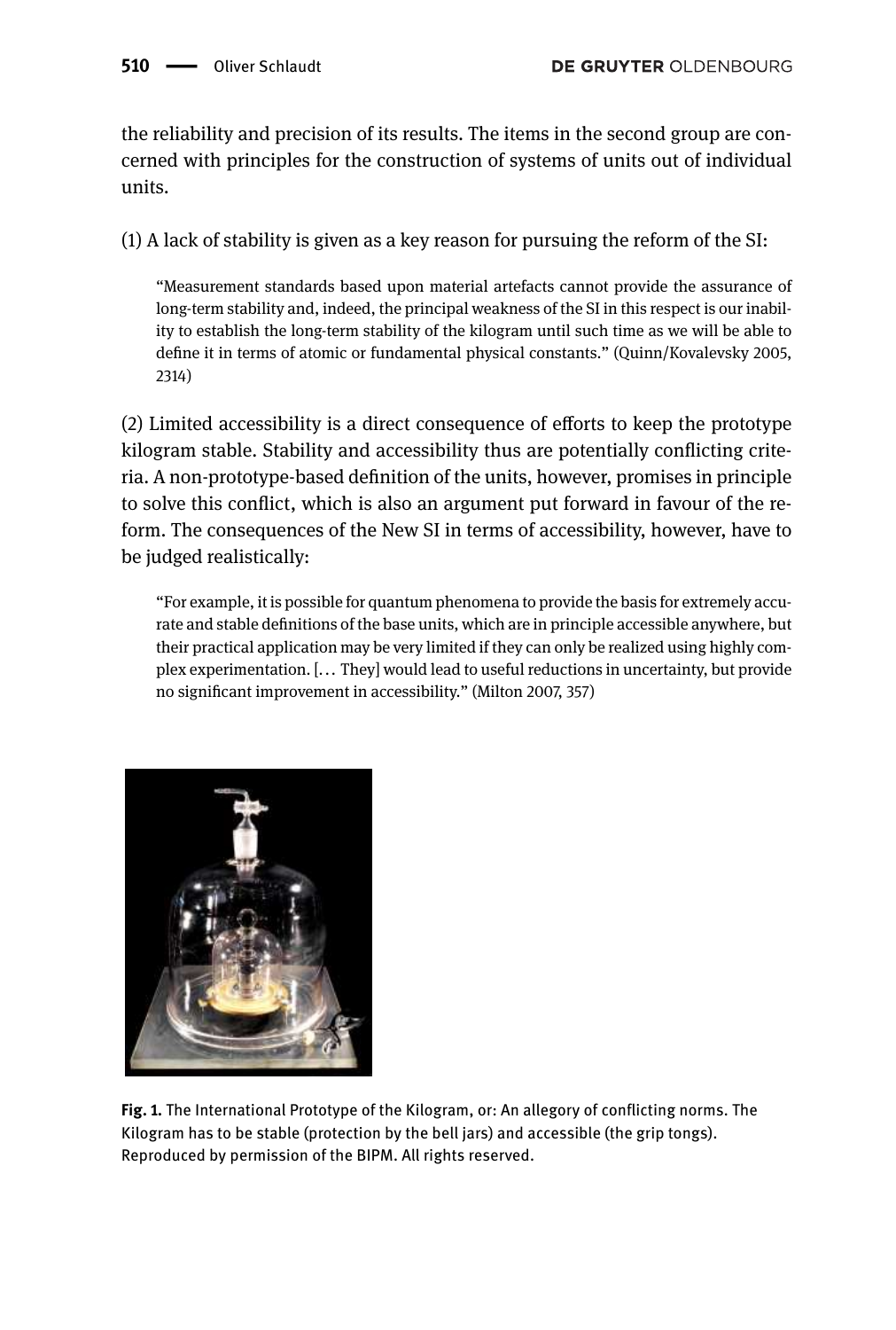(3) Uniformity and coherence are both involved in the reform. The definitions of units gathered in the SI obviously lack uniformity: some refer to natural kinds, some to constants of nature and others even to artefacts, as is still the case for the kilogram. Authors from the conservative camp also acknowledge the "need for a general rationalization and simplification of the system" (Cabiati/Bich 2009, 458). Coherence in the technical sense explained above refers to the identity between quantity equations and numerical relations without conversion factors appearing in them, underlying the use of equations in physics. As Milton et al. (2007, 356) stress, coherence in this sense is not only a mathematical property of the SI but also a "practical" one, "to be monitored experimentally". The difficulty of monitoring depends on the definitions adopted, so that theoretical and experimental requirements might conflict.

(4) Consistency refers to the coherence of the definitions of the units with present-day physical theory and experimental methods. Coherence in this sense is a subtle issue, brought out very clearly by Christian Bordé (co-president of the *Comité Science et métrologie de l'Académie des sciences*, Paris) who worked out three conditions for redefining units in terms of fundamental constants (2004; 2005). The first of these is related to the semantic role of fundamental constants in physical theory and is of less importance to us here. Conditions two and three are—and here it is important to quote the wording—that a "realistic and mature technology of measurement" is found and that "confidence [is] felt for the understanding and the modelization of the [underlying] phenomenon".<sup>18</sup> Bordé uses both epistemic and, even more importantly, psychological vocabulary to spell out this condition ("knowledge of the whole underlying physics", "some people still feel uncertain", a "psychological barrier must be overcome", we "must have complete faith"). The terms 'realistic' and 'mature' in the first condition actually belong to the same realm, since they implicitly refer to the actor's evaluation of the technology. Since we never know whether "all possible small parasitical effects have been dealt with" in the handling and theoretical understanding of a measurement technology, any decision on the definition of units is effectively a sort of bet on the future development of physics and technology.

Bordé's analysis is of major significance for our approach as it sheds new light on the criterion of coherence or consistency with physics. Indeed the latter could have been taken as an ordinary formal criterion, like logical coherence. In Bordé's analysis, however, the coherence criterion is in fact concerned with the question of maturity or, more precisely, with our confidence in the technology of the *mise en pratique*; i.e. it is a psychological matter. This allows us to interpret the debate to

<span id="page-14-0"></span>**<sup>18</sup>** Doubts about precisely this aspect are expressed e.g. by Khruschov 2010.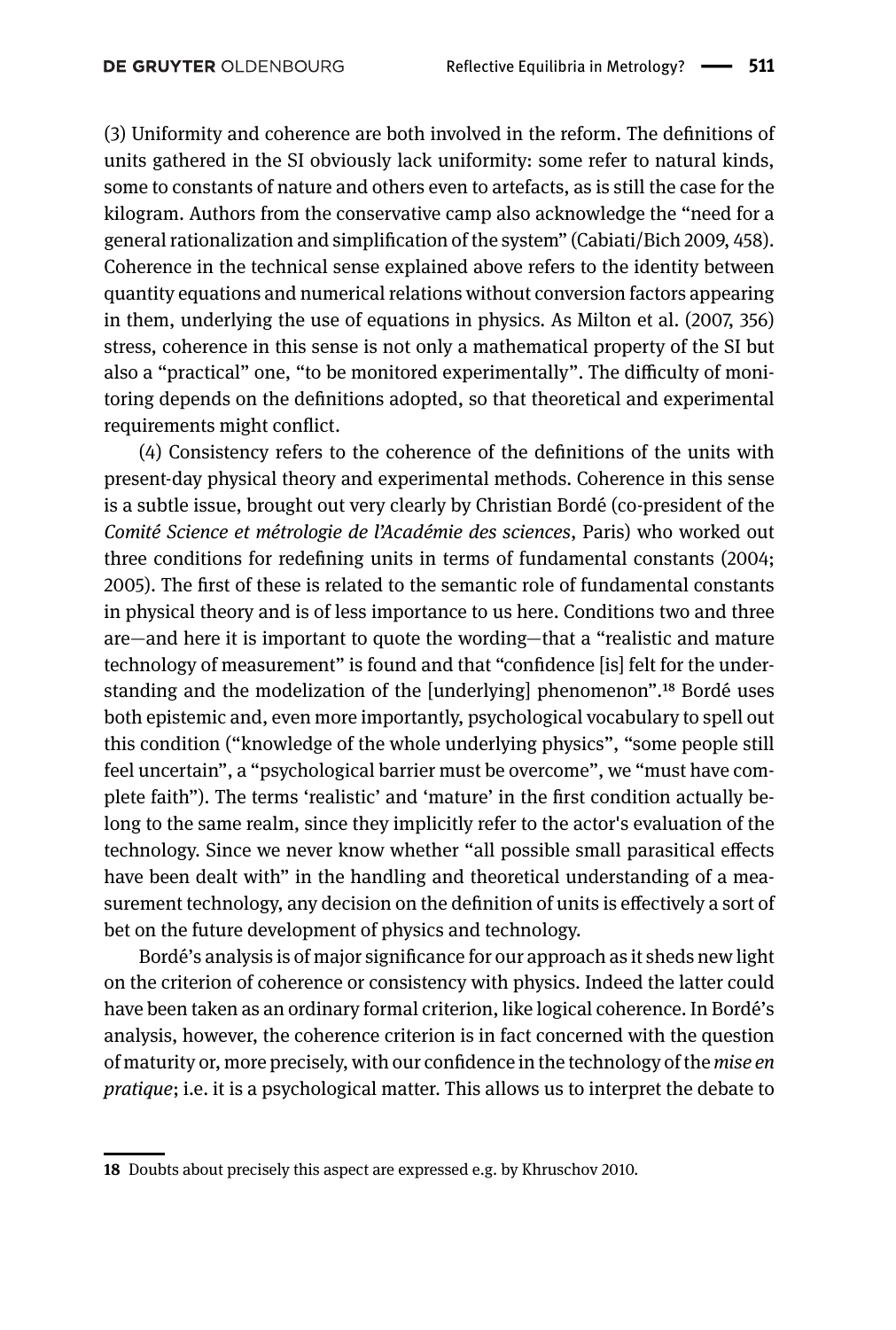be in large part about the maturity of the new measurement techniques explored by the New SI. This strongly supports the hypothesis of a reflective equilibrium in the justification of norms, as will become clear below.

With regard to the standards of 'maturity' to be met by a new definition of the units and by the technology supporting such a definition, the main parties in the debate (identified above) adopt divergent attitudes according to which they can be ranked:

For the boosters of the reform, confidence in the future availability of new technology seems to be sufficient to support the reform. This at least can be inferred from their opponents' reactions. The brakemen, namely, criticize what they consider to be an overhasty stance, demanding that a working technology be actually at hand. Milton et al. (2007, 360) warn:

"Basing changes to the SI on the expectation, rather than the fact, of a particular outcome for experimental results would mark a dangerous move away from it being a system that is based on a real and practical experimental basis."

One participant in a round table discussion on the New SI quotes the existing experimental infrastructure of 50 Josephson experiments, 30 quantum Hall experiments, and five watt balances as a strong argument in favour of the reform (Stock/Witt 2006, 585). Contrariwise, critics of the New SI raise questions about the reliability of the existing technologies and our theoretical understanding of the system, quoting recent advancements which cast doubt on its sufficient stability (Khrushov 2010, 588; Hill/Krushov 2013, 747). As we have seen, distrust regarding experimental designs that are too complex was similarly expressed in the debate about accuracy.

What is of interest here is the heretic's attitude. One of the critics, accusing the Committee on Units of having a "passion for quantum physics", argues in favour of a definition of the kilogram linked to the carbon atom rather than to the Planck constant—a definition which he praises for its being easily realizable in the laboratory (Hill 2012). The carbon based definition of the kilogram would make it possible to "build a simple, rough prototype in a college laboratory, or even in a kitchen sink: Simply cut a block of nearly pure carbon so that it is roughly 8.11 centimeters on a side—that's approximately one kilogram" whereas "[t]o measure Planck's constant, you need an electromechanical device called a watt balance [... which is] two stories high and requires a team of three to five experts" (Hill 2012). Hill obviously takes primitive realizability—say in a post-catastrophic situation to be a strong point in favor of the definition he proposes. But this argument is erroneous. Why should a metric system guarantee applicability in a post-civilization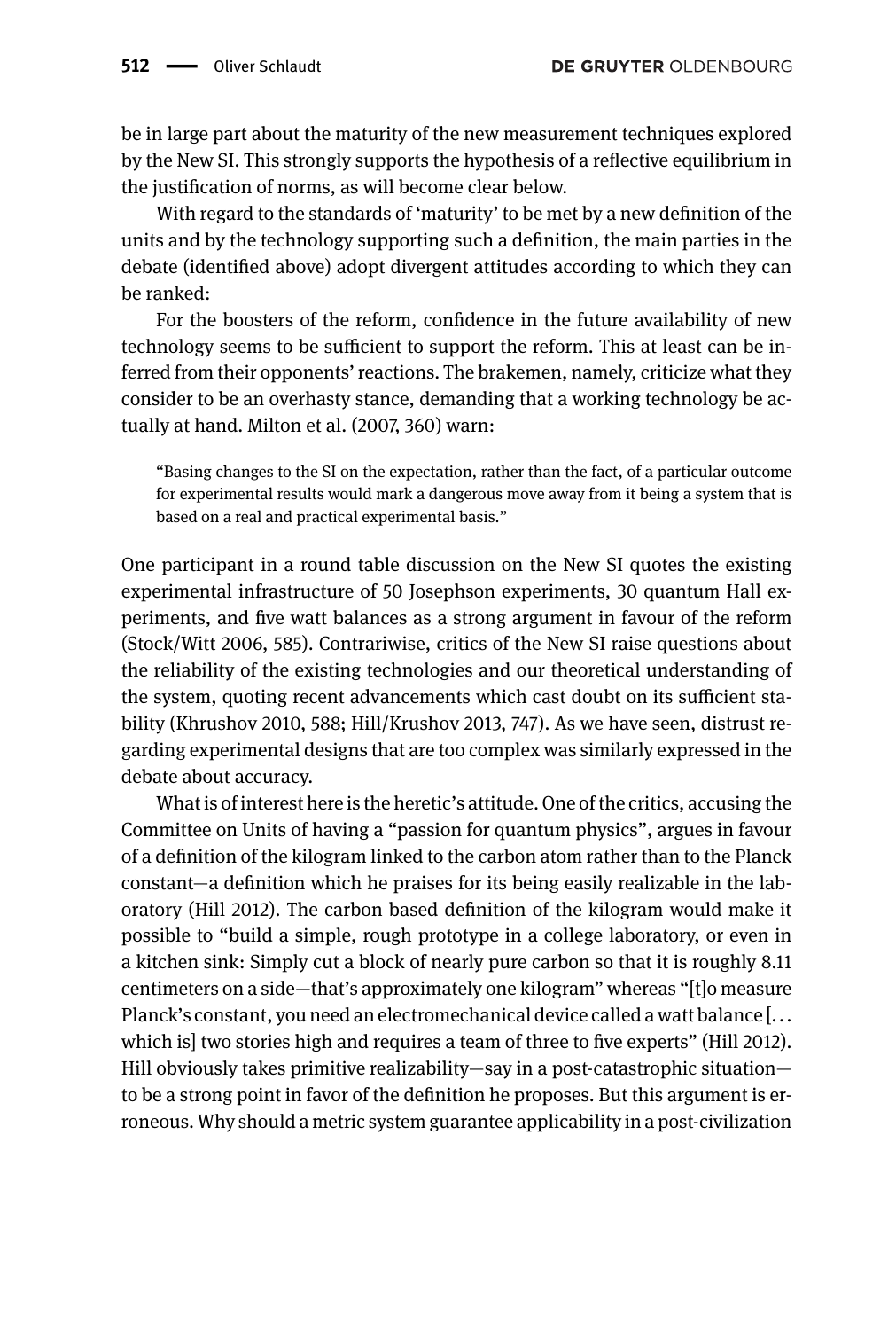scenario if its very *raison d'être* is to fit the precision requirements of our highly complex present civilization?

The heretic's 'operational fundamentalism' or 'anti-modernism' thus seems to be at odds with the characteristic normative dynamics and the shifting equilibrium between norms and practices. As we have learnt from Bordé's analysis, anchoring the units in fundamental theories cannot simply be dismissed as an irrational 'passion for theory', because the theoretical foundation has precisely the function of justifying confidence in the new technology. I think that it is this 'precarious' nature of technological progress which, on the one hand, causes the heretic's distrust and yet, on the other, characterizes the proper historical dynamics of the SI as it is revealed in the light of reflective equilibria: technological progress is robust enough to bring about a normative shift, but it is much too fast (measurement precision is said to increase by a factor of ten per decade) to prove its maturity in temporal terms of being well-established, for example. The new techniques thus are always too new and still too precarious to exert their normative force by themselves. That is why they are in need of theoretical support in order to be regarded as 'mature' and thus to develop their full normative power.

To sum up, this analysis enables us to correlate our 'adopter categories' from section 3 to different standards of maturity of technology for the *mise en pratique* of future definitions:

| <b>boosters</b>            | brakemen                    | heretics            |
|----------------------------|-----------------------------|---------------------|
| confidence in future       | existence of a reliable and | simple and easily   |
| availability of technology | well-understood technology  | mastered technology |

These attitudes differ only in degree, for, as Bordé's analysis has clearly shown, confidence in our present-day technology cannot be justified without limits—it is still a 'bet' on the future, as I called it above.<sup>19</sup> Today's technology may, and surely will, in future lay bare its previously unknown shortcomings and fall short of future requirements of precision. Nevertheless even the more hesitating among the metrologists, the brakemen, do not demand more than the bare existence of technology in the form of a well-established practice for justifying the reform of the SI, and the reform which is underway today will surely settle somewhere around

<span id="page-16-0"></span>**<sup>19</sup>** The uncertainty affects not only the *mise en pratique* but also the abstract definition, as becomes clear from the following quotation: "The objective of the proposed changes is to adopt definitions referenced to constants of nature, taken in the widest sense, so that the definitions may be based on what are *believed* to be true invariants." (Mills et al. 2011, 3907, my italics)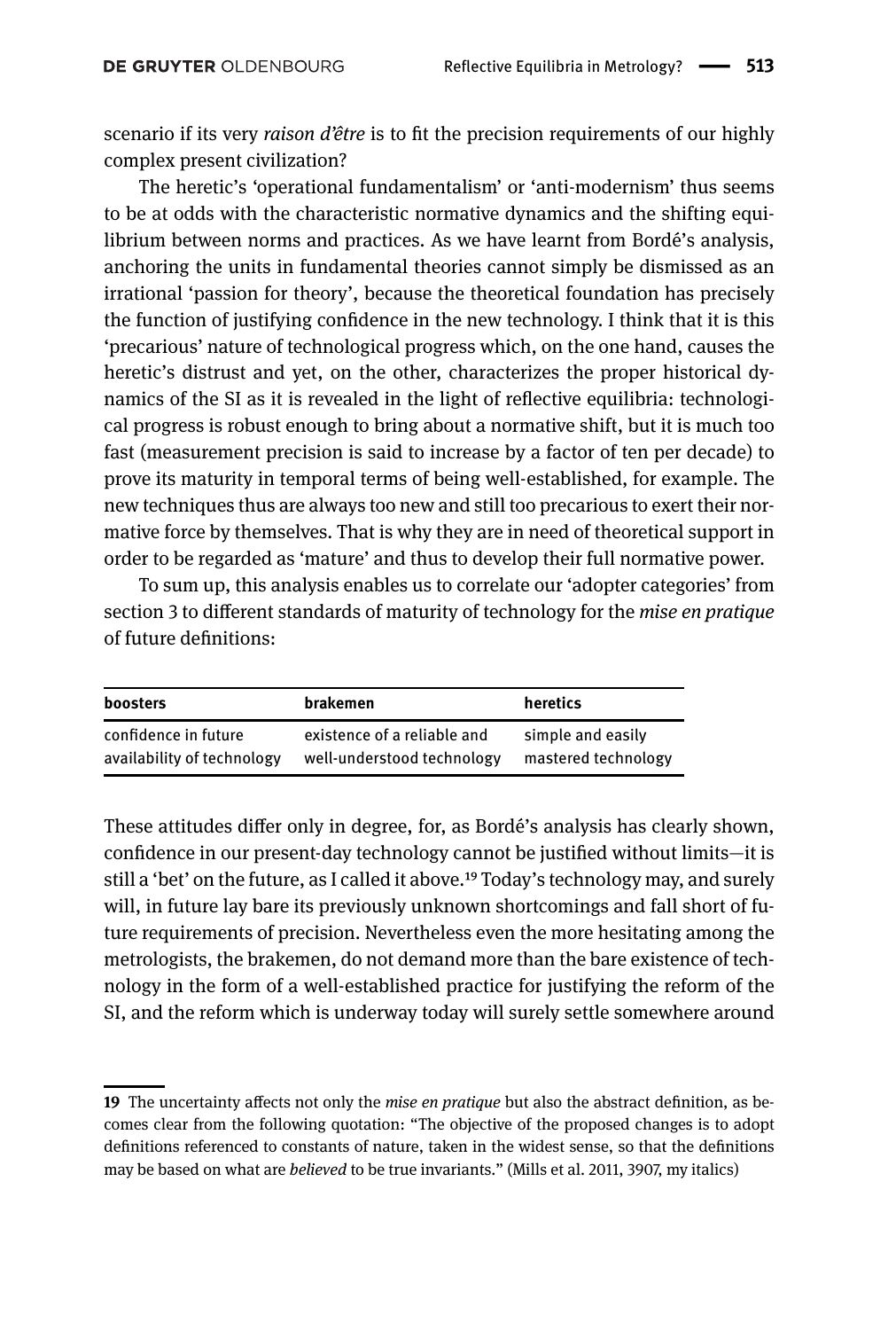the middle position. I consider this to be a strong hint in favour of the model of reflective equilibria, for it shows that the justification of norms in this case relies on established practices, not less (confidence in future technology) and not more (absolute confidence in simple technology).

### **4.3 'External' Constraints in the Construction of the New SI**

I will now briefly mention the 'external' constraints, i.e. those which are presumably not inherently linked to epistemic aspects of measurement and thus are probably not important for the justification of epistemic norms in the sense of reflective equilibria, though they may shape them in important ways. Four such constraints can be identified in the debate: everyday life, industrial production, teaching, and metrological working routines.

(1) Everyday life weighs heavy on the current reform, albeit in ambiguous ways. On the one hand, the 'mundane' world constitutes an important conservative constraint in the sense of sources of norm persistence, as discussed by Brennan et al. (2013, section 5.3). The transition costs of a change in size of the kilogram would be extremely high, for example. Hector Vera has argued that it needed a profound political revolution to establish the metric system, one which affected all aspects of the units: sizes, names, definition and decimal subdivision (Vera 2015). The director of the BIPM, Milton, emphasizes:

"Since the SI is a practical system that is used worldwide, the reasonable scope for changing it must avoid leaving large numbers of users with obsolete implementations or significantly changed values. Changes that go beyond these limits would require consultation processes that might take decades and whose cost and complexity would be difficult to justify in view of the likely benefits." (Milton 2011, 575)

The BIPM published a *FAQs about the New SI*, the five first questions of which are aimed at reassuring the general public that the reform will affect neither the names, magnitudes and subdivisions of the units nor the choice of base quantities and coherent derived units, i.e. that the reform will effectively be 'invisible' to them.<sup>20</sup> Metrologists are anxious to show the harmlessness of the planned revolution:

"For almost all practical applications of the SI by scientific and technical users, and for everyday commerce in the market place, the changes in the definitions of these four units will be of no consequence. Only for the most precise experimental measurements will the

<span id="page-17-0"></span>**<sup>20</sup>** http://www.bipm.org/en/measurement-units/new-si/faqs.html [March 2015].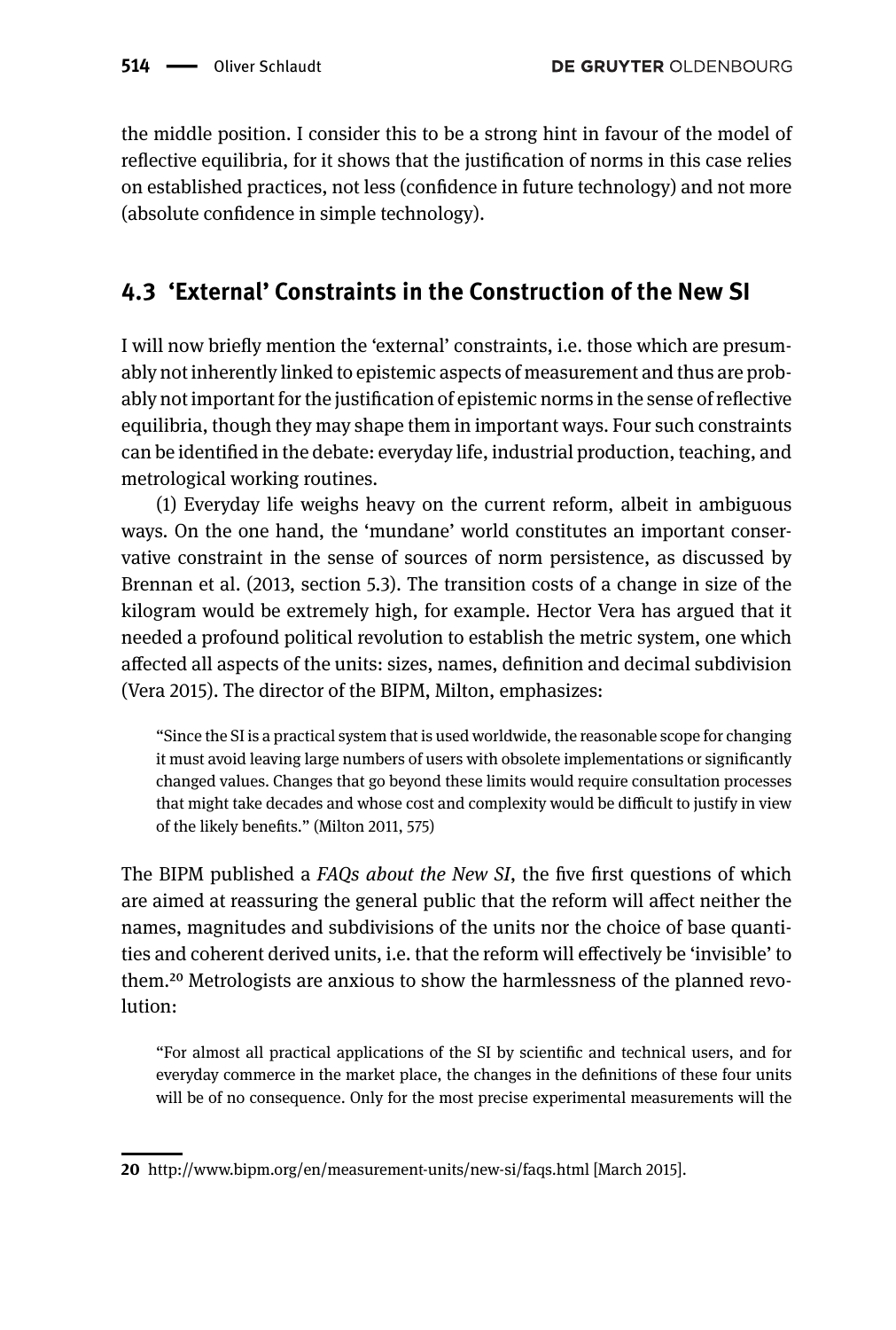changes matter, and we believe that, in these cases, the new definitions will be more robust, more fundamental and better suited to new scientific developments." (Mills et al. 2011, 3909)

This constraint thus blocks one dimension of the units—their size—but does not directly affect the current reform.

(2) Industrial production, on the other hand, may become more aware of the SI. As a representative of one manufacturer of precision calibration instruments reports in a round table discussion on the New SI, some manufacturers have begun to realize SI units directly instead of addressing an accredited laboratory. However, "[r]edefinition of the measurement parameters without shifts in their values will have little impact on industry" (Stock/Witt 2006, 586).

(3) There is another easily overlooked external constraint which may yet be of great importance: teaching and communicating the New SI. Hector Vera stresses that pedagogues, though neglected from a science-centred point of view, are crucial to any social order (Vera 2007b). Metrologists, however, seem to be quite conscious of this and stress that "any new definition must be comprehensible to this audience [the wider community of scientists involved in using and teaching the principles of the SI] to avoid breaking the perceived link between practical measurements and the SI" (Milton et al. 2006, 356). Critics regret that they "are not aware of any proposed simple laboratory experiments that students and university professors can use to construct a rough approximation of a kilogram mass based on [the new definitions]", as it would be "of utmost importance to future generations who will use the SI" (Hill et al. 2011, 85–86; this attitude echoes, of course, the critical stance vis-à-vis advanced technology discussed above). The concerned public is quite heterogeneous and generally consists of more than just scientists: "the NMIs need to issue a document that explains the changes in layman's terms that the manufacturers can readily understand" (Stock/Witt 2006, 586). Cabiati and Bich propose definitions the understanding of which "does not require any scientific knowledge [... ]. This could be appreciated in legal circles, where the units to be used in trade must be compulsorily prescribed" (Cabiati/Bich, 2009, 459–460). Some metrologists—and the heretics too—find it more "natural" (Khrushov 2010, 588) or "obvious" (Becker et al. 2007, 5) to link the mass unit to a natural mass standard such as the C14 atom rather than to a natural constant like the Planck constant *h* which is more difficult to grasp on a conceptual level and also generally involves more dimensions than the one of the unit to be defined (for example, the speed of light, used to define the meter, is of dimension  $LT^{-1}$ ):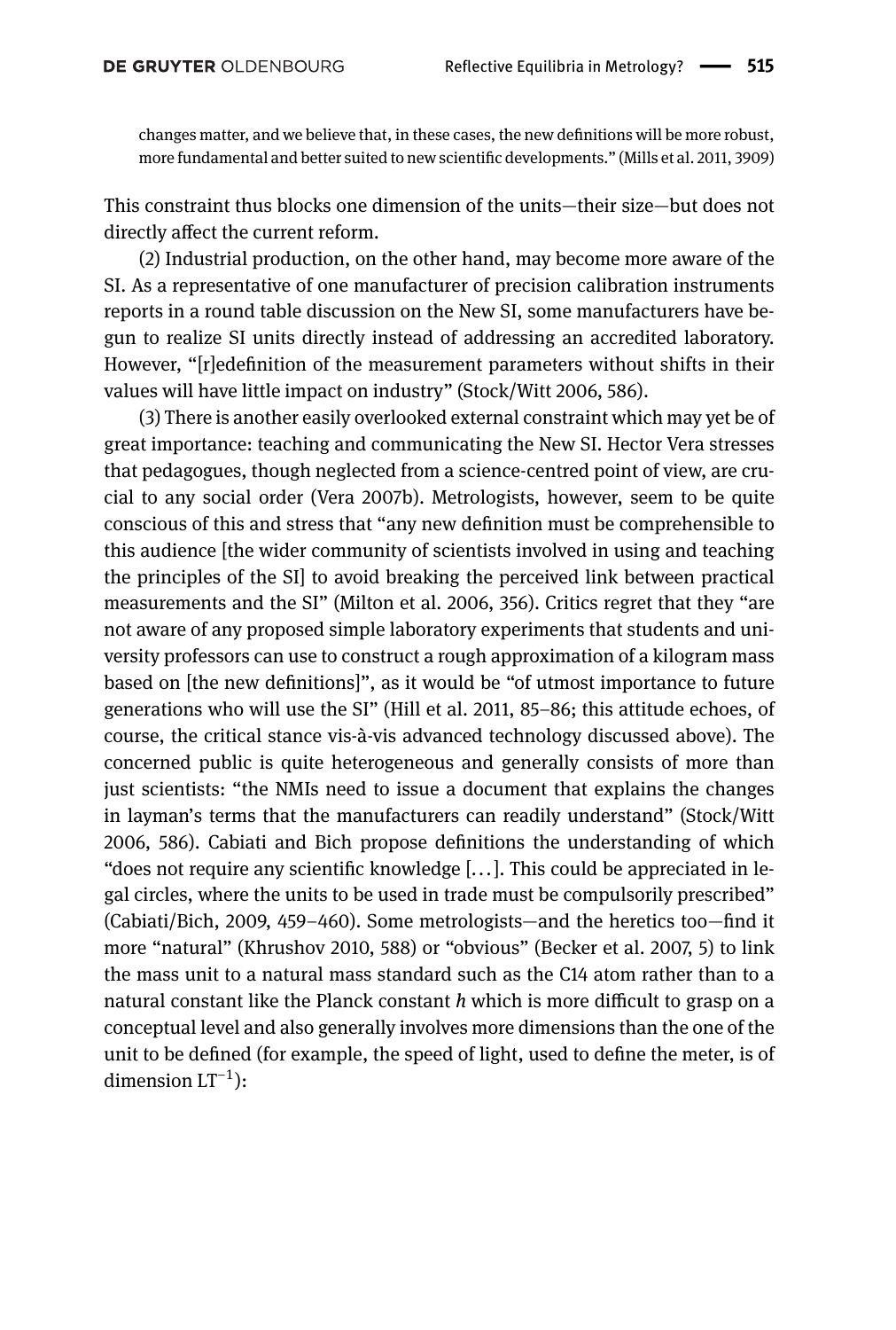"If the kilogram is defined by fixing the Planck constant and by addressing a photon collection, we would not have any evident mass reference; speaking of mass in terms of frequency would be difficult to understand." (Becker et al. 2006, 10)

This case is interesting because it is a case of conflicting criteria and theoretical considerations (i.e. considerations related to questions from physical theory) on the one hand and teaching requirements on the other. This conflict is highlighted in a dramatic manner by the heretics (Hill 2012), but is also recognized by proponents of the reform:

"Further, since it is important that the basis of our measurement system be taught in schools and universities, it is preferable, as far as modern science permits, that the definitions of base units be comprehensible to students in all disciplines, a requirement that becomes increasingly difficult to achieve as science advances." (Mills et al. 2006, 228)

Educational requirements thus might influence the choice of a new definition for the kilogram.

(4) A further constraint characterizes the working routines of metrological institutions. Replacing the prototype kept at the BIPM with a unit which, in principle, can be realized "by anyone at anytime and at anyplace with the required uncertainty" (Mills et al. 2005, 75), has major consequences for the metrological institutions. Using the terms of sociologist of metrology Joseph O'Connell, we can speak of a "Calvinist reformation in metrology":

"For one, direct contact with the [standard unit] is now available to everyone in principle, and to a growing number of laboratories in fact. Two, the organization that previously mediated contact between the highest authority and those that require contact with it has stepped aside and offers its clients a method for achieving this contact themselves. And finally, the philosophy of intrinsic standards [i.e. abstractly defined units] [... ] has no provision for periodically correcting drift in the new intrinsic standards because they are thought not to drift. Noticeably absent from the metrology of intrinsic standards is the periodic sacramental redemption from error that equally mark the Catholic theology and the metrology of artefact standards. Instead, the judgement of whether the intrinsic standard is good or bad occurs only once, when it is built, and there is no recognition or provision that correction or comparison, or contact of any sort with the higher authority, will be needed again." (O'Connell 1996, 154)

Indeed the New SI would redistribute the work load to the NMIs which would acquire greater significance but would also have to engage in expensive experiments. On the other hand, the 'church', i.e. the BIPM, is far from losing its power in this "Calvinist reformation". Thus it is suggested that, "for the value of a primary standard to be recognized by metrological organizations [... ] an international and independent institution such as the BIPM"—and that actually means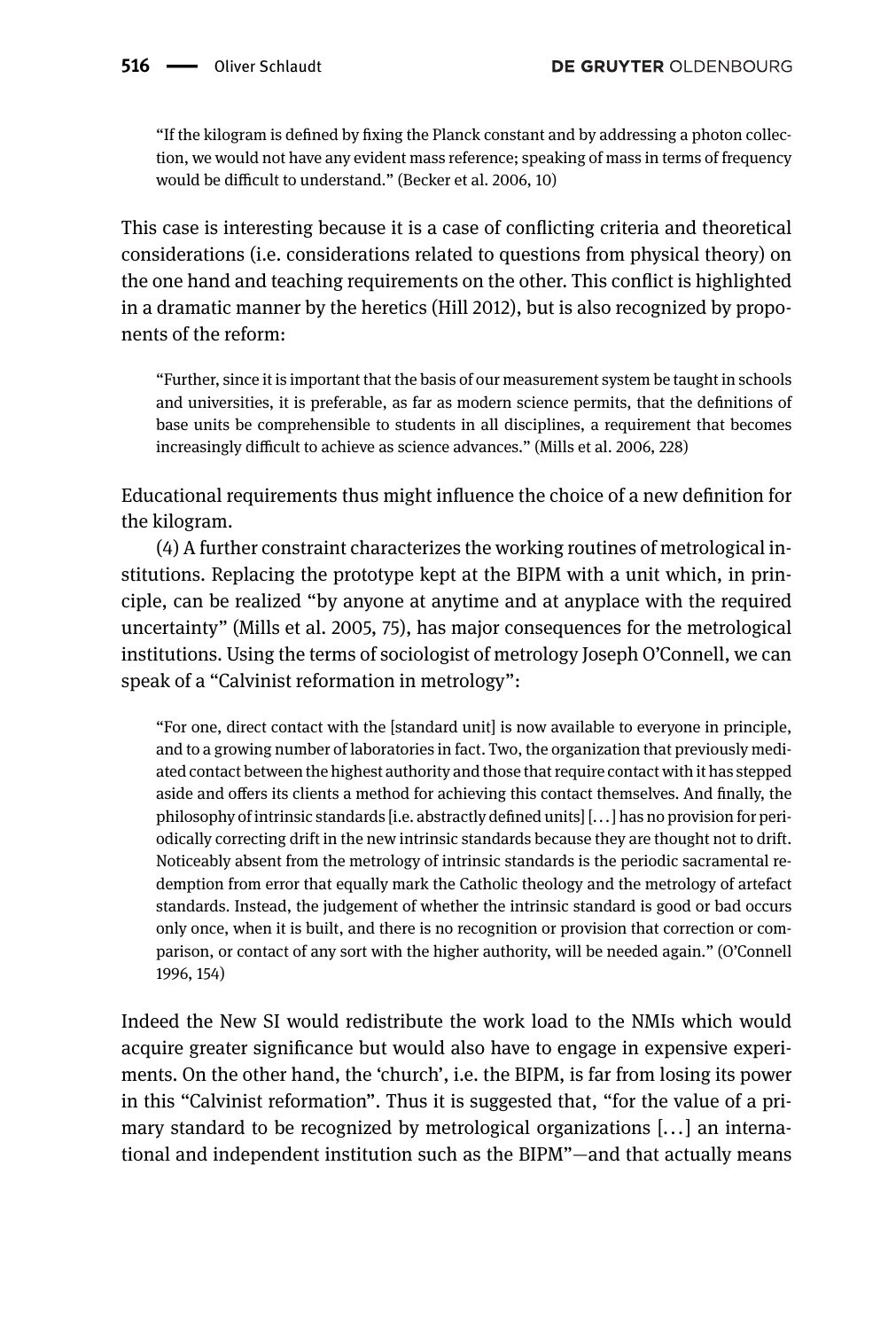none other than the BIPM itself—should organize the necessary comparisons between the NMIs, watch over the travelling standards circulating to this end among the latter, and make the reference values available to those NMIs not taking part in the comparison (Cabiati/Bich, 2009, 463). Institutions beyond the NMIs will be affected as well. Since in the New SI the prototype no longer defines but only realizes the unit, an uncertainty will be attributed to it which then spreads along the whole traceability chain. Some metrologists count this as a "cost" of the reform (Mills et al. 2005, 74). According to 'brakemen' Glaeser et al. (2010, 426), calibration laboratories could lose their accreditation as a result, and the quality of scientific research and commercial products risks going into decline. What actually seems to happen in a decentralized (or less centralized) metrological organization is a quite complex 'economy of uncertainty', in other words, assigning the uncertainty to a place where it can be handled best and where metrologists consider it to be less harmful in the overall process of constructing, guarding, distributing and tracing units.<sup>21</sup> It is interesting for us to note that, as a consequence of the reform, calibration laboratories risk losing their accreditation; that is, some measurements would no longer count as measurements with sufficient precision. This is a close approximation of the feedback effect in reflective equilibria, i.e. changing evaluations of the practice in the light of revised general rules.

All in all, the rigidity of the organization of metrology—due to institutional inertia but also to financial constraints—could be an important conservative constraint in the reform of the SI. The boosters of the reform tend to avoid mentioning these disadvantages for metrological practice, preferring to highlight the expected advantages (Mills et al. 2006, 238).

## **5 Conclusion**

What I have sought to do in this paper is to read the history of systems of units and, in particular, the current reform of the SI in the light of reflective equilibria. I take this to be a more easily accessible case than logic or ethics for, unlike logic, the underlying practice—precision measurement—is continuously shifting and, unlike ethics, advancements can be identified unambiguously in terms of degrees of precision. We can thus easily see changes in the underlying practice and can study the ways in which the 'principles' (the units) are readjusted accordingly. The same holds true, of course, for the feedback effects of these readjustments on

<span id="page-20-0"></span>**<sup>21</sup>** For an idea of this 'economy of uncertainty', cf. Davis 2011.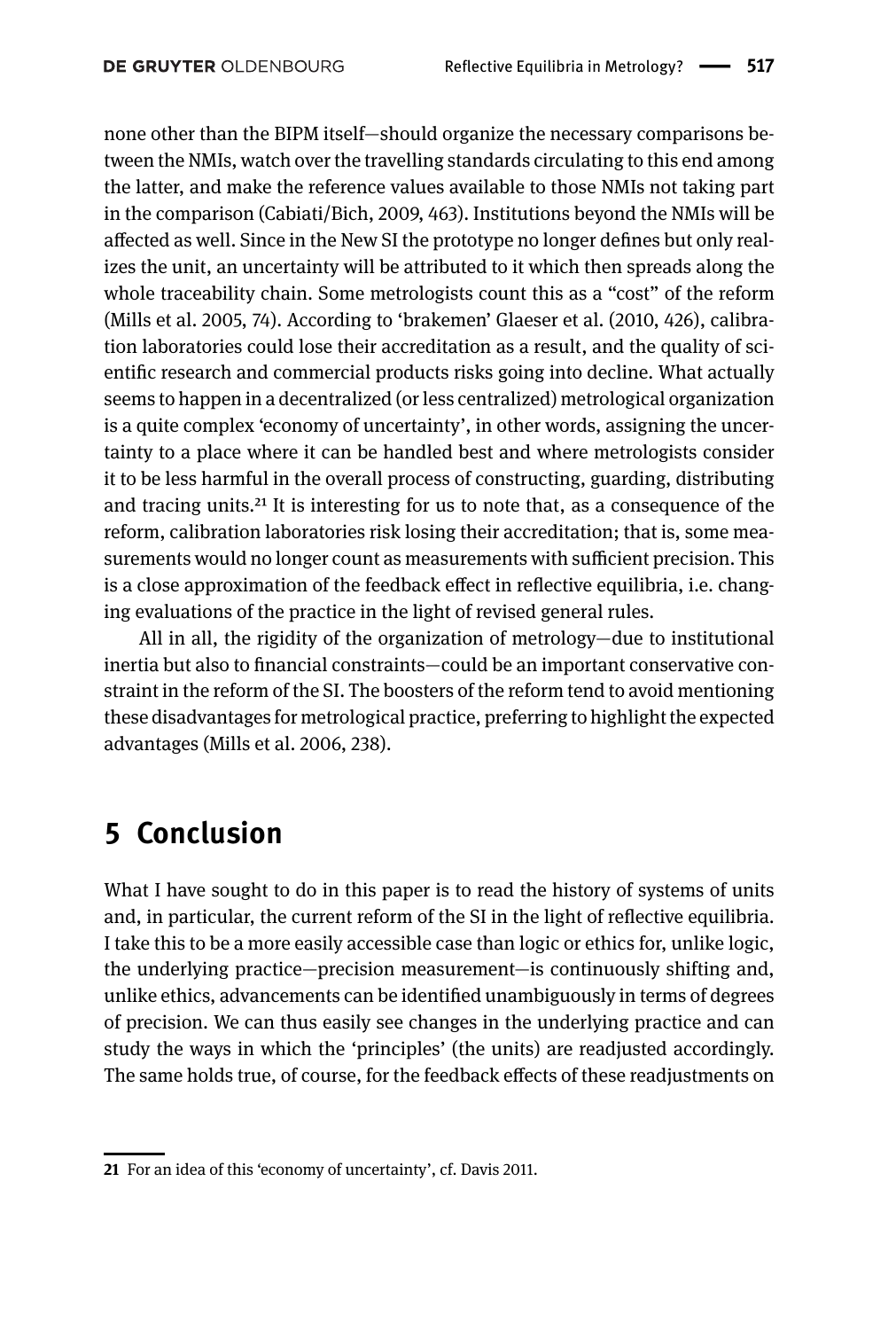|                                          | Goodman's sketch                                                              | Present case-study                                                                                                            |
|------------------------------------------|-------------------------------------------------------------------------------|-------------------------------------------------------------------------------------------------------------------------------|
| Field:                                   | logic                                                                         | metrology                                                                                                                     |
| Type of rules or norms:<br>('top level') | rules of inference                                                            | units as measuring norms                                                                                                      |
| Type of validity:                        | logical validity                                                              | epistemic validity, precision<br>measurement                                                                                  |
| Underlying practice:<br>('bottom level') | inferring                                                                     | Measuring quantities and<br>constructing units (' <i>mise en</i><br><i>pratique</i> ')                                        |
| Status of the norms:                     | first codification                                                            | revision of an existing<br>codification                                                                                       |
| Criterion for normative force:           | 'reliability', probably to be<br>spelled out in terms of<br>stability in time | 'maturity' (which does not<br>become evident in historical<br>continuity, however, but has<br>to be argued for theoretically) |
| Type of reconstruction:                  | hypothetical, speculative                                                     | empirical                                                                                                                     |
| External constraints:                    | not mentioned                                                                 | various                                                                                                                       |

measurement practice. Let me offer an overview of the peculiarities of the case of the New SI:

In the current reform of the SI, the units (i.e. the epistemic norms in question) are readjusted in response to the demands of contemporary technology and technology-based research. More specifically, this study of what I called the internal constraints of the reform has shown that, in the debate on the New SI, technology, as a common practice of science and metrology, plays the role attributed to it in the model of reflective equilibria, i.e. it serves as a basis for the justification of norms. It is thus attributed a normative authority insofar as the practice is sufficiently established and, in the case of metrology, theoretically understood. One important outcome from this analysis is that the debate accompanying the current reform of the SI can be understood as being essentially about the 'maturity' of the new measurement technologies. On the one hand, the new technologies need to be backed up by arguments given that technology is developing rapidly (measurement precision is said to increase by a factor ten per decade) and the techniques in question are thus too new to exert any normative force by themselves. On the other hand, technological development is intertwined with theoretical insights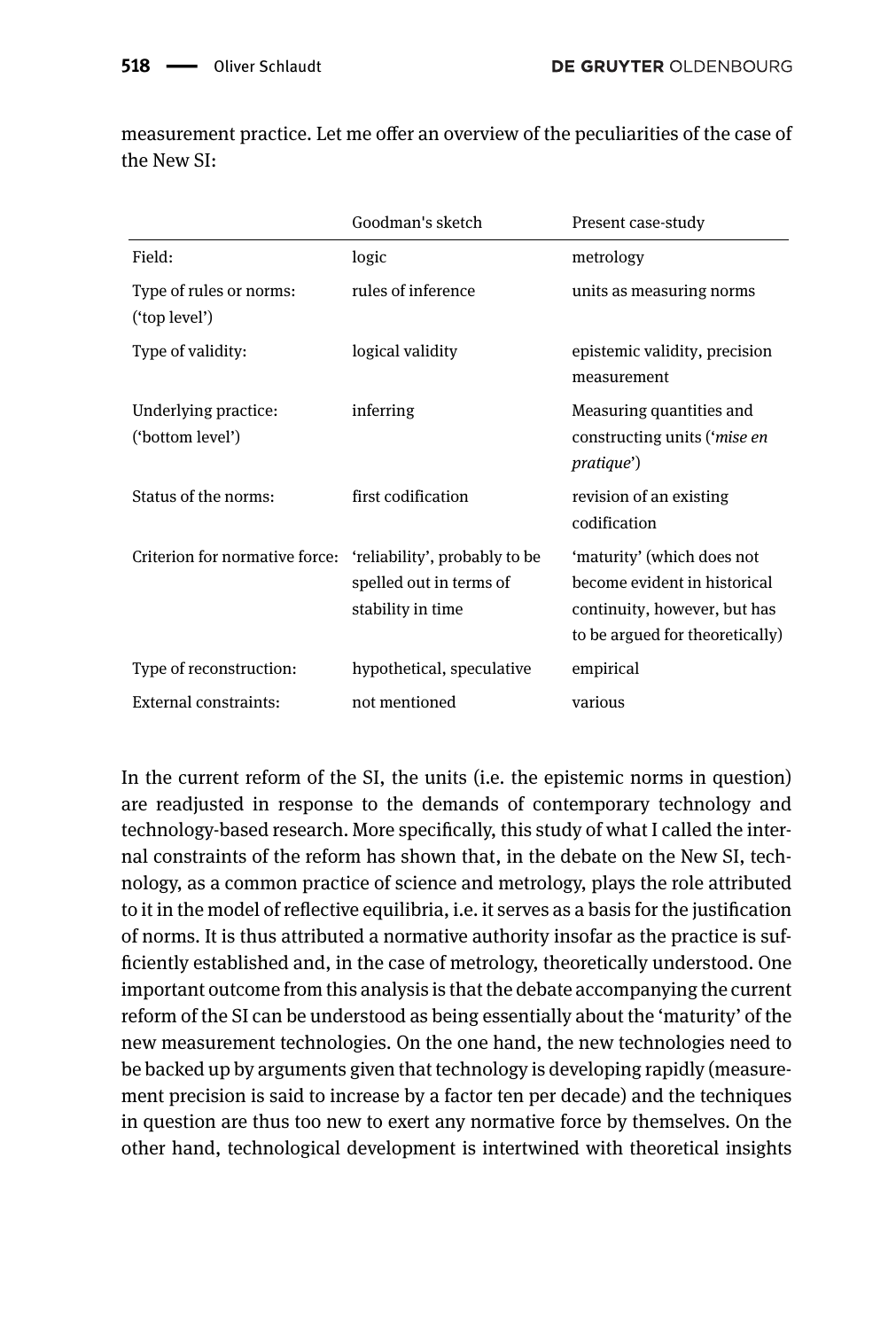from physics, and new theoretical developments make it possible to argue for the maturity of a measurement device which can then exert its normative power in the reflective equilibrium. This is the normative flux from the bottom to the top level. The reverse flux has also been observed, though: the established metrological practice is partially revised in the light of the new measurement principles. Some measurements risk losing their status as approved precision measurements. This effect is referred to as a 'cost' of the reform. As might have been expected when applying Goodman's model to an empirical case, additional constraining factors also became apparent alongside these classical ingredients of reflective equilibria. I have referred to them as 'external' constraints: measurement in everday life, in industrial production and in teaching, and also institutionalized metrological working routines.

## **References**

- Alder, K. (1995), A Revolution to Measure: The Political Economy of the Metric System in France, in: Wise, M. N. (ed.), *The Values of Precision*, Princeton, 39–71
- (1998), Making Things the Same: Representation, Tolerance and the End of the Ancient Regime in France, in: *Social Studies of Science* 28, 499–545
- Becker, P./P. de Bièvre/K. Fuji/M. Glaeser/B. Inglis/H. Luebbig/G. Mana (2007), Considerations on Future Redefinitions of the Kilogram, the Mole and of Other Units, in: *Metrologia* 44, 1–14
- —/H. Bettin (2011), The Avogadro Constant: Determining the Number of Atoms in a Singelcrystal 28-Si Sphere, in: *Philosophical Transactions of the Royal Society A* 369, 3925–3935
- Bordé, C. (2004), Métrologie fondamentale: unités de base et constantes fondamentales, in: *Comptes Rendus Physique* 5, 813–820
- (2005), Base Units of the SI, Fundamental Constants and Modern Quantum Physics, in: *Philosophical Transactions of the Royal Society A* 363, 2177–2201
- Brennan, G./L. Eriksson/R. E. Goodin/N. Southwood (2013), *Explaining Norms*, Oxford
- Cabiati, F./W. Bich (2009), Thoughts on a Changing SI, in: *Metrologia* 46, 457–466
- Courtenay, N. de (2015), The Double Interpretation of the Equations of Physics and the Quest for Common Meaning, in: Schlaudt, O./L. Huber (eds.), *Standardization in Measurement. Philosophical, Historical and Sociological Issues*, London, 53–68
- Davis, R. S. (2011), The Role of the International Prototype of the Kilogram after Redefinition of the International System of Units, in: *Philosophical Transactions of the Royal Society A* 369, 3975–3992
- Foucaul, M. (1997), *Dits et Écrits t. III: 1976–1979*, Paris
- Gläser, M./M. Borys/D. Ratschko/R. Schwarz (2010), Redefinition of the Kilogram and the Impact on Its Future Dissemination, in: *Metrologia* 47, 419–428
- Goodman, N. (1983), *Fact, Fiction, and Forecast*, Cambridge
- Hahn, S. (2000), *Überlegungsgleichgewicht(e). Prüfung einer Rechtfertigungsmetapher*, Freiburg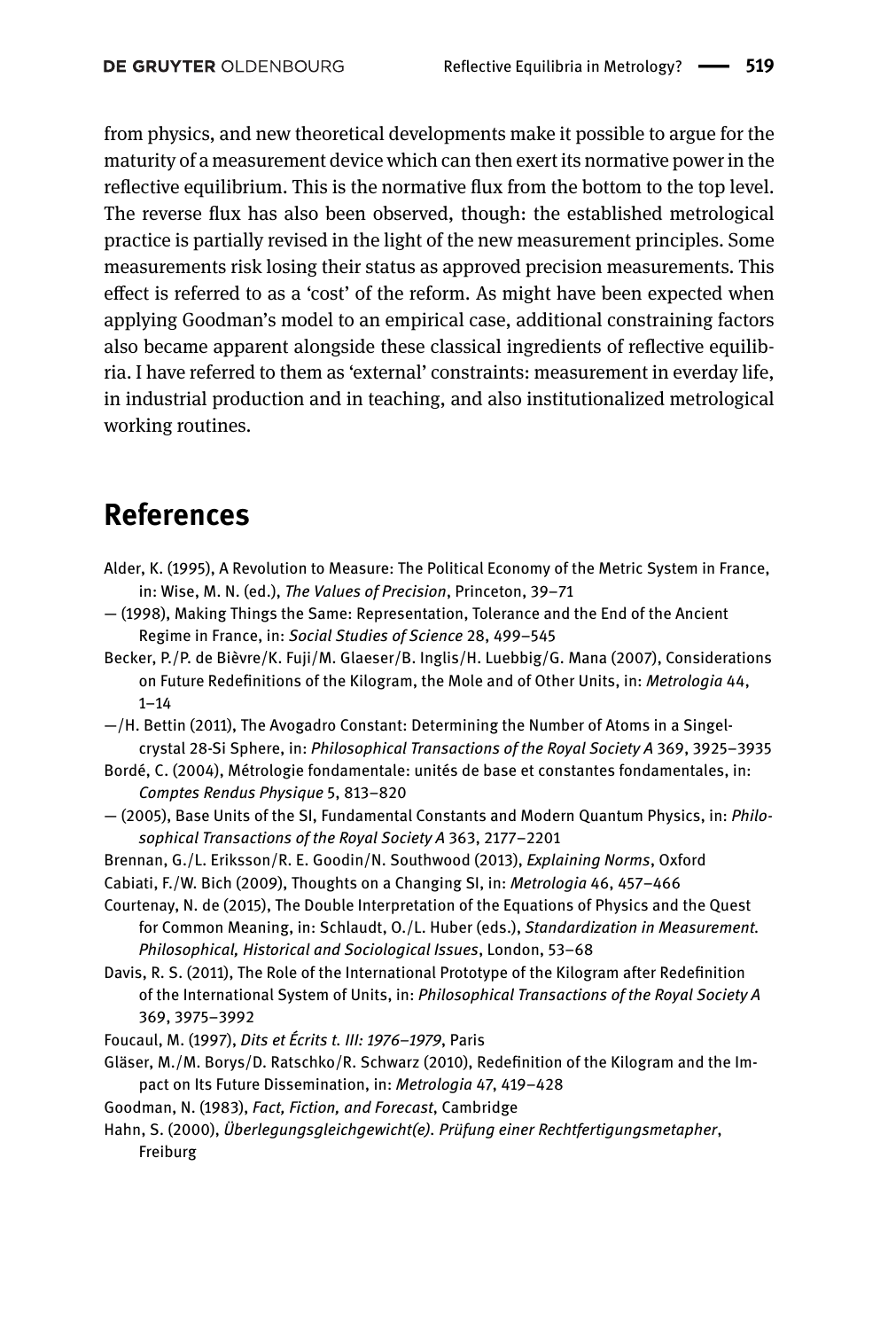- Hill, T. P. (2011), Criticisms of the proposed 'new SI', in: *Accreditation and Quality Assurance* 16, 471–472
- (2012), The Kilogram Cabal, in: *Chronicle of Higher Education*, July 6, B4–B5
- —/J. Miller/A. C. Censullo (2011), Towards a Better Definition of the Kilogram, in: *Metrologia* 48, 83–86
- —/V. V. Khrushov (2013), Fundamental Problems in Metrology. Is There an Objective Need for an Urgent Redefinition of the Kilogram and Mole?, in: *Measurement Techniques* 56, 747–752
- Himbert, M. E. (2009), A Brief History of Measurement, in: *European Physics Journal Special Topics* 172, 25–35
- Kovalevsky, J./T. J. Quinn (2004), The International System of Units (S.I.), in: *Comptes rendus physique* 5, 799–811

Joint Committee for Guides in Metrology JCGM (2012), *International Vocabulary of Metrology— Basic and General Concepts and Associated Terms (VIM)*, 3rd edition, JCGM 200

- Khrushov, V. V. (2010), Fundamental Problems in Metrology. Possible Definition of the Unit of Mass and Fixed Values of the Fundamental Physical Constants, in: *Measurement Techniques* 53, 583–591
- Kula, W. (1986), *Measures and Men*, Princeton
- Mallard, A. (1998), Compare, Standardize and Settle Agreement: On some Usual Metrological Problems, in: *Social Studies of Science* 28, 571–601
- Maxwell, J. C. (1871), Address, in: *Report of the Fortieth Meeting of the British Association for the Advancement of Science*, held at Liverpool in September 1870, abstracts and notices of the various communications to the sections, London, 1–9
- Michell, J. (1993), The Origins of the Representational Theory of Measurement: Helmholtz, Hölder, and Russell, in: *Stud. Hist. Phil. Sci.* 24, 185–206
- Mills, I. M./P. J. Mohr/T. J. Quinn/B. N. Taylor/E. R. Williams (2005), Redefinition of the Kilogram: A decision Whose Time Has Come, in: *Metrologia* 42, 71–80
- $-/-/-/-$  (2006), Redefinition of the Kilogram, Ampere, Kelvin and Mole: A Proposed Approach to Implementing CIPM Recommendation 1 (CI-2005), in: *Metrologia* 43, 227–246
- $-/-/-/-$  (2011), Adapting the International System of Units to the Twenty-first Century, in: *Transactions of the Royal Society A* 369, 3907–3924
- (2011), Reasonable Scope for Change, in: *Accreditation and Quality Assurance* 16, 575–576
- O'Connell, J. (1993), Metrology: The Creation of Universality by the Circulation of Particulars, in: *Social Studies of Science* 23, 129–173
- Piquemal, F./B. Jeckelmann (2009), Quantum Metrology and Fundamental Constants. Editorial, in: *European Physics Journal Special Topics* 172, 1–4
- Price, G. (2012), No Prospect for Change, in: *Accreditation and Quality Assurance* 17, 215–219
- Quinn, T. (1996), News from the BIPM, in: *Metrologia* 33, 81–89
- (2000), News from the BIPM, in: *Metrologia* 37, 87–98
- —/J. Kovalevsky (2005), The Development of Modern Metrology and Its Role Today, in: *Philosophical Transactions of the Royal Society A* 363, 2307–2327
- Rawls, J. (1999[1971]), *A Theory of Justice*, first edition 1971, revised edition 1999, Cambridge/MA
- Richard, P./J. Ullrich (2014), *Joint CCM and CCU Roadmap towards the Redefinition of the SI in 2018*, approved by the CIPM on 13 November 2014, URL: BIPM http://www.bipm.org/fr/measurement-units/new-si/
- Riordan, S. (forthcoming), *And How Experiments Begin: The International Prototype Kilogram and the Planck Constant*, forthcoming